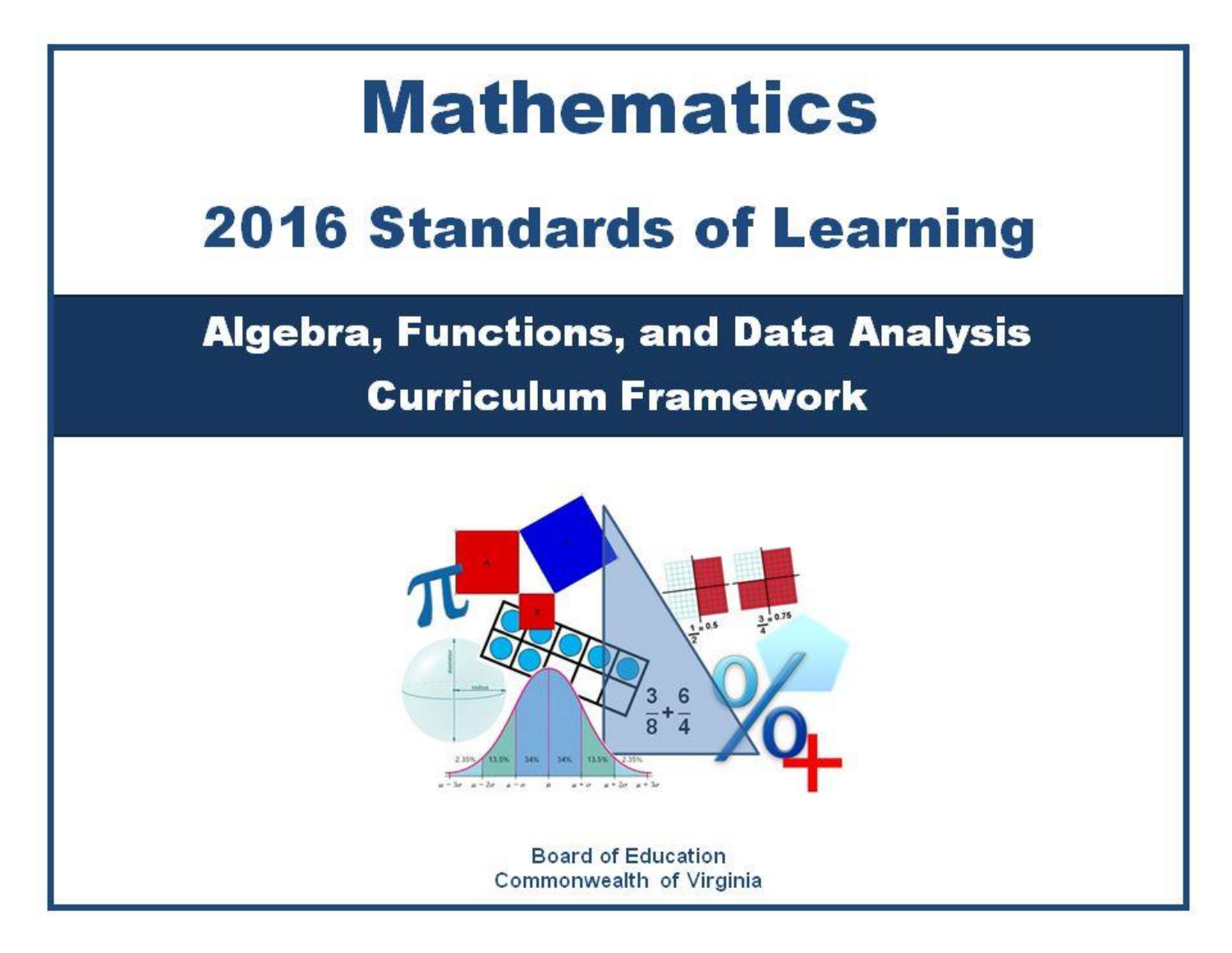Copyright © 2016 by the Virginia Department of Education P.O. Box 2120 Richmond, Virginia 23218-2120 [http://www.doe.virginia.gov](http://doe.virginia.gov/)

All rights reserved. Reproduction of these materials for instructional purposes in public school classrooms in Virginia is permitted.

**Superintendent of Public Instruction** Steven R. Staples

**Chief Academic Officer/Assistant Superintendent for Instruction** Steven M. Constantino

### **Office of Mathematics and Governor's Schools** Debra Delozier, Mathematics Specialist Tina Mazzacane, Mathematics and Science Specialist Christa Southall, Mathematics Specialist

#### **Acknowledgements**

The Virginia Department of Education wishes to express sincere thanks to Michael Bolling, who assisted in the development of the 2016 *Mathematics Standards of Learning* and 2016 *Mathematics Standards of Learning Curriculum Framework*.

#### **NOTICE**

The Virginia Department of Education does not unlawfully discriminate on the basis of race, color, sex, national origin, age, or disability in employment or in its educational programs or services.

VDOE Mathematics Standards of Learning Curriculum Framework 2016: Algebra, Functions, and Data Analysis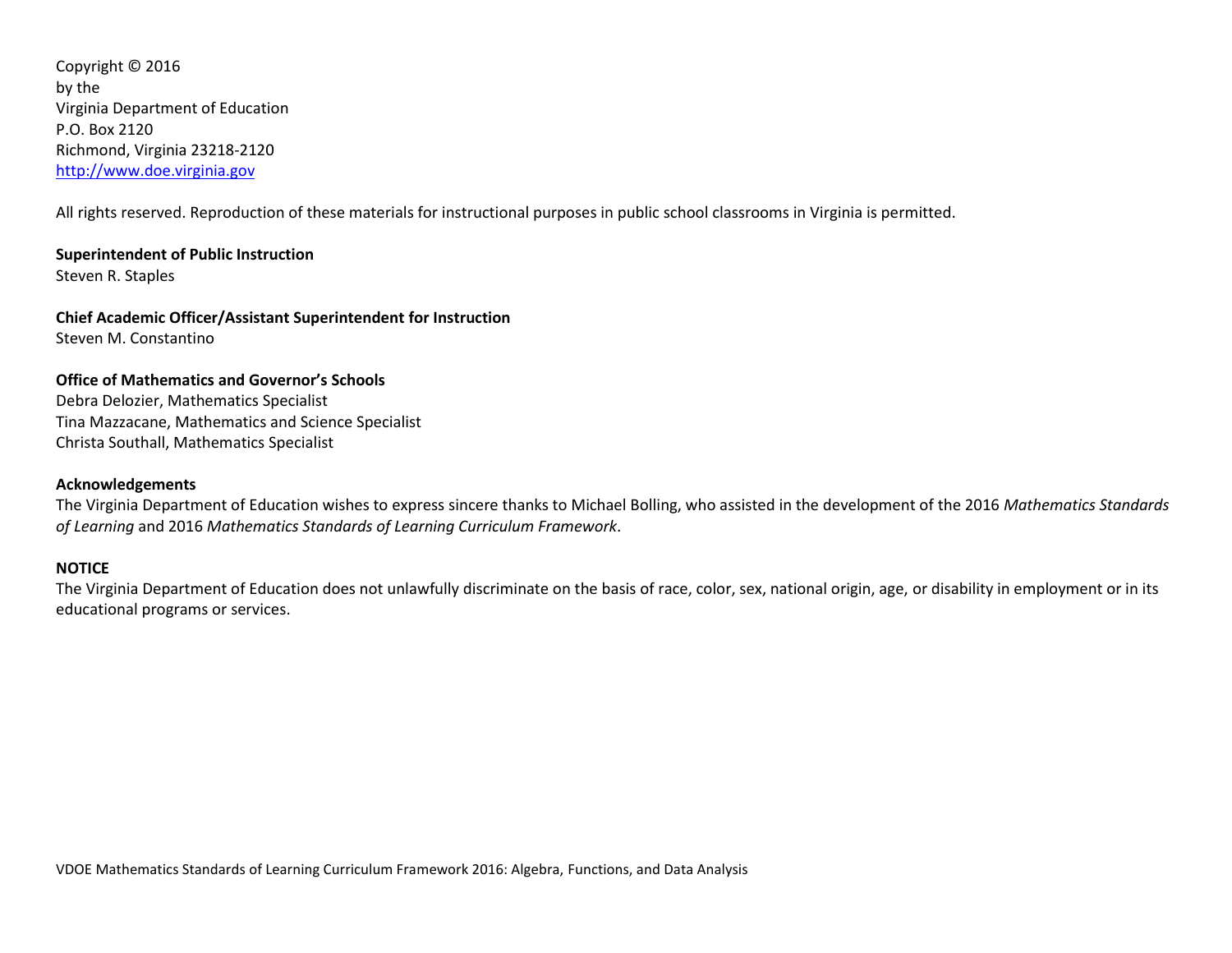# **Virginia 2016** *Mathematics Standards of Learning Curriculum Framework* **Introduction**

The 2016 *Mathematics Standards of Learning Curriculum Framework*, a companion document to the 2016 *Mathematics Standards of Learning*, amplifies the *Mathematics Standards of Learning* and further defines the content knowledge, skills, and understandings that are measured by the Standards of Learning assessments. The standards and *Curriculum Framework* are not intended to encompass the entire curriculum for a given grade level or course. School divisions are encouraged to incorporate the standards and *Curriculum Framework* into a broader, locally designed curriculum. The *Curriculum Framework* delineates in greater specificity the minimum content that all teachers should teach and all students should learn. Teachers are encouraged to go beyond the standards as well as to select instructional strategies and assessment methods appropriate for all students.

The *Curriculum Framework* also serves as a guide for Standards of Learning assessment development. Students are expected to continue to connect and apply knowledge and skills from Standards of Learning presented in previous grades as they deepen their mathematical understanding. Assessment items may not and should not be a verbatim reflection of the information presented in the *Curriculum Framework*.

Each topic in the 2016 *Mathematics Standards of Learning Curriculum Framework* is developed around the Standards of Learning. The format of the *Curriculum Framework* facilitates teacher planning by identifying the key concepts, knowledge, and skills that should be the focus of instruction for each standard. The *Curriculum Framework* is divided into two columns: Understanding the Standard and Essential Knowledge and Skills. The purpose of each column is explained below.

#### *Understanding the Standard*

This section includes mathematical content and key concepts that assist teachers in planning standards-focused instruction. The statements may provide definitions, explanations, examples, and information regarding connections within and between grade level(s)/course(s).

#### *Essential Knowledge and Skills*

This section provides a detailed expansion of the mathematics knowledge and skills that each student should know and be able to demonstrate. This is not meant to be an exhaustive list of student expectations.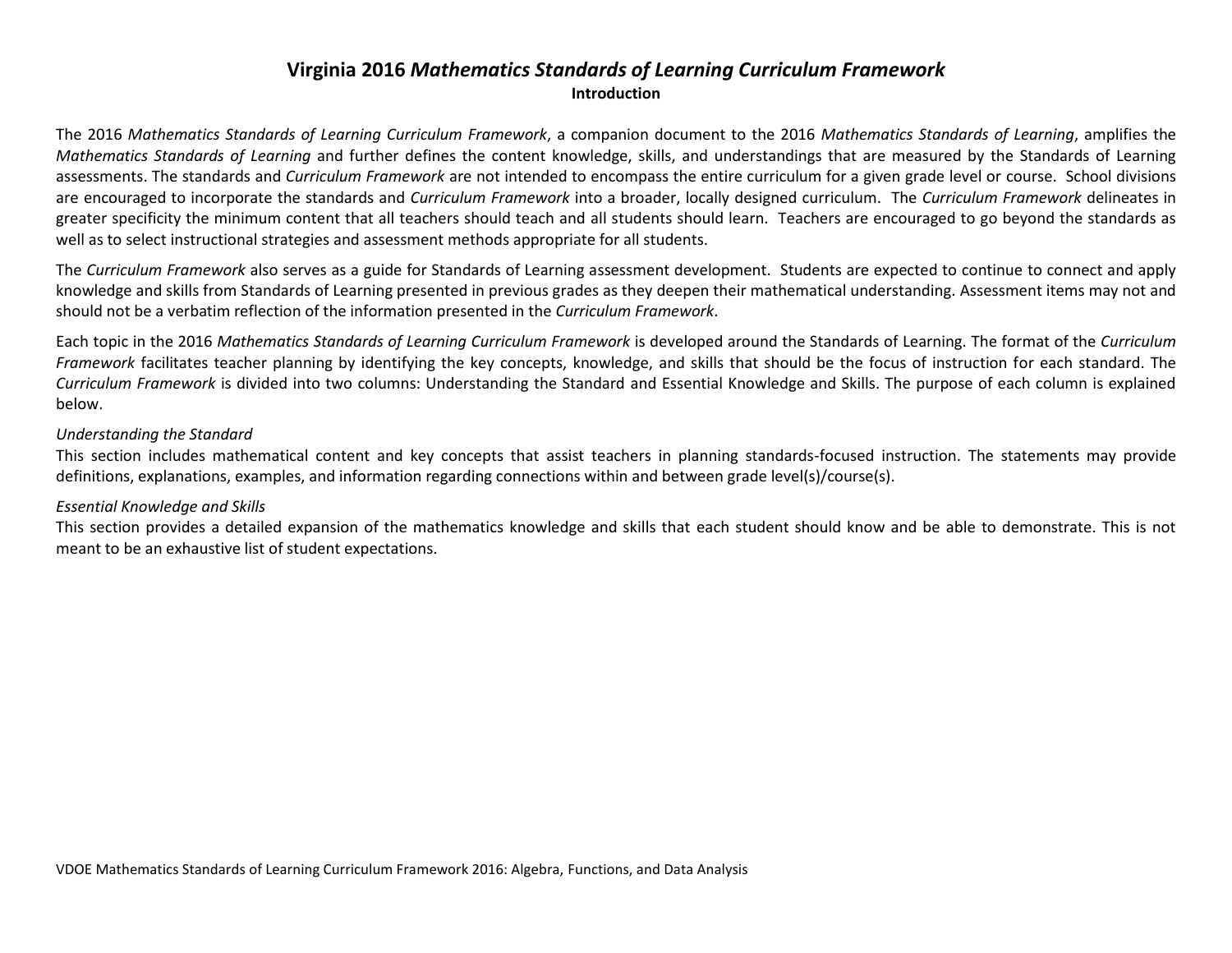#### **Mathematical Process Goals for Students**

The content of the mathematics standards is intended to support the following five process goals for students: becoming mathematical problem solvers, communicating mathematically, reasoning mathematically, making mathematical connections, and using mathematical representations to model and interpret practical situations. Practical situations include real-world problems and problems that model real-world situations.

#### **Mathematical Problem Solving**

Students will apply mathematical concepts and skills and the relationships among them to solve problem situations of varying complexities. Students also will recognize and create problems from real-world data and situations within and outside mathematics and then apply appropriate strategies to determine acceptable solutions. To accomplish this goal, students will need to develop a repertoire of skills and strategies for solving a variety of problems. A major goal of the mathematics program is to help students apply mathematics concepts and skills to become mathematical problem solvers.

#### **Mathematical Communication**

Students will communicate thinking and reasoning using the language of mathematics, including specialized vocabulary and symbolic notation, to express mathematical ideas with precision. Representing, discussing, justifying, conjecturing, reading, writing, presenting, and listening to mathematics will help students clarify their thinking and deepen their understanding of the mathematics being studied. Mathematical communication becomes visible where learning involves participation in mathematical discussions.

#### **Mathematical Reasoning**

Students will recognize reasoning and proof as fundamental aspects of mathematics. Students will learn and apply inductive and deductive reasoning skills to make, test, and evaluate mathematical statements and to justify steps in mathematical procedures. Students will use logical reasoning to analyze an argument and to determine whether conclusions are valid. In addition, students will use number sense to apply proportional and spatial reasoning and to reason from a variety of representations.

#### **Mathematical Connections**

Students will build upon prior knowledge to relate concepts and procedures from different topics within mathematics and see mathematics as an integrated field of study. Through the practical application of content and process skills, students will make connections among different areas of mathematics and between mathematics and other disciplines, and to real-world contexts. Science and mathematics teachers and curriculum writers are encouraged to develop mathematics and science curricula that support, apply, and reinforce each other.

#### **Mathematical Representations**

Students will represent and describe mathematical ideas, generalizations, and relationships using a variety of methods. Students will understand that representations of mathematical ideas are an essential part of learning, doing, and communicating mathematics. Students should make connections among different representations – physical, visual, symbolic, verbal, and contextual – and recognize that representation is both a process and a product.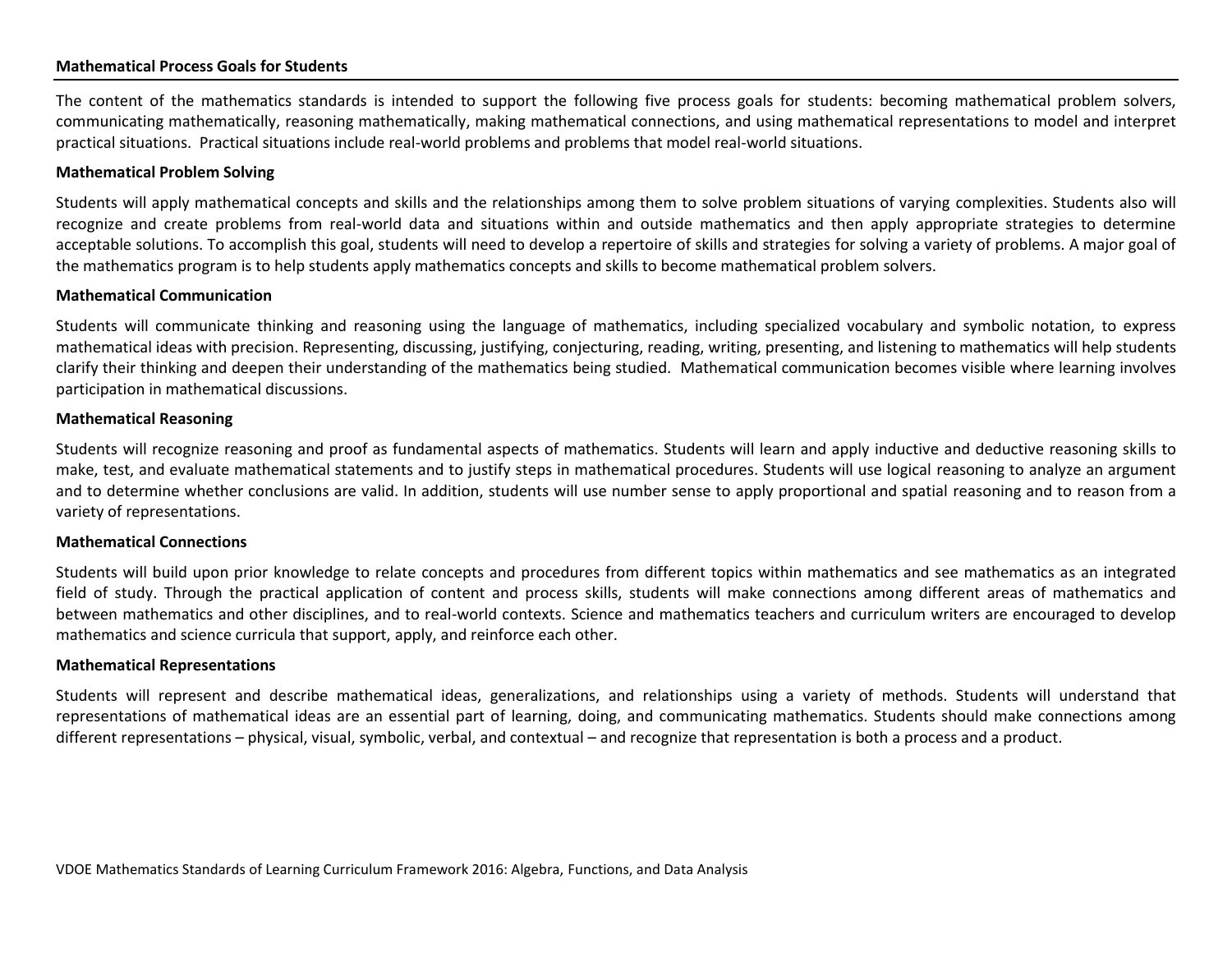#### **Instructional Technology**

The use of appropriate technology and the interpretation of the results from applying technology tools must be an integral part of teaching, learning, and assessment. However, facility in the use of technology shall not be regarded as a substitute for a student's understanding of quantitative and algebraic concepts and relationships or for proficiency in basic computations. Students must learn to use a variety of methods and tools to compute, including paper and pencil, mental arithmetic, estimation, and calculators. In addition, graphing utilities, spreadsheets, calculators, dynamic applications, and other technological tools are now standard for mathematical problem solving and application in science, engineering, business and industry, government, and practical affairs.

Calculators and graphing utilities should be used by students for exploring and visualizing number patterns and mathematical relationships, facilitating reasoning and problem solving, and verifying solutions. However, according to the National Council of Teachers of Mathematics, "… the use of calculators does not supplant the need for students to develop proficiency with efficient, accurate methods of mental and pencil-and-paper calculation and in making reasonable estimations." State and local assessments may restrict the use of calculators in measuring specific student objectives that focus on number sense and computation. On the grade three state assessment, all objectives are assessed without the use of a calculator. On the state assessments for grades four through seven, objectives that are assessed without the use of a calculator are indicated with an asterisk (\*).

#### **Computational Fluency**

Mathematics instruction must develop students' conceptual understanding, computational fluency, and problem-solving skills. The development of related conceptual understanding and computational skills should be balanced and intertwined, each supporting the other and reinforcing learning.

Computational fluency refers to having flexible, efficient and accurate methods for computing. Students exhibit computational fluency when they demonstrate strategic thinking and flexibility in the computational methods they choose, understand and can explain, and produce accurate answers efficiently.

The computational methods used by a student should be based on the mathematical ideas that the student understands, including the structure of the base-ten number system, number relationships, meaning of operations, and properties. Computational fluency with whole numbers is a goal of mathematics instruction in the elementary grades. Students should be fluent with the basic number combinations for addition and subtraction to 20 by the end of second grade and those for multiplication and division by the end of grade four. Students should be encouraged to use computational methods and tools that are appropriate for the context and purpose.

#### **Algebra Readiness**

The successful mastery of Algebra I is widely considered to be the gatekeeper to success in the study of upper-level mathematics. "Algebra readiness" describes the mastery of, and the ability to apply, the *Mathematics Standards of Learning*, including the Mathematical Process Goals for Students, for kindergarten through grade eight. The study of algebraic thinking begins in kindergarten and is progressively formalized prior to the study of the algebraic content found in the Algebra I Standards of Learning. Included in the progression of algebraic content is patterning, generalization of arithmetic concepts, proportional reasoning, and representing mathematical relationships using tables, symbols, and graphs. The K-8 *Mathematics Standards of Learning* form a progression of content knowledge and develop the reasoning necessary to be well-prepared for mathematics courses beyond Algebra I, including Geometry and Statistics.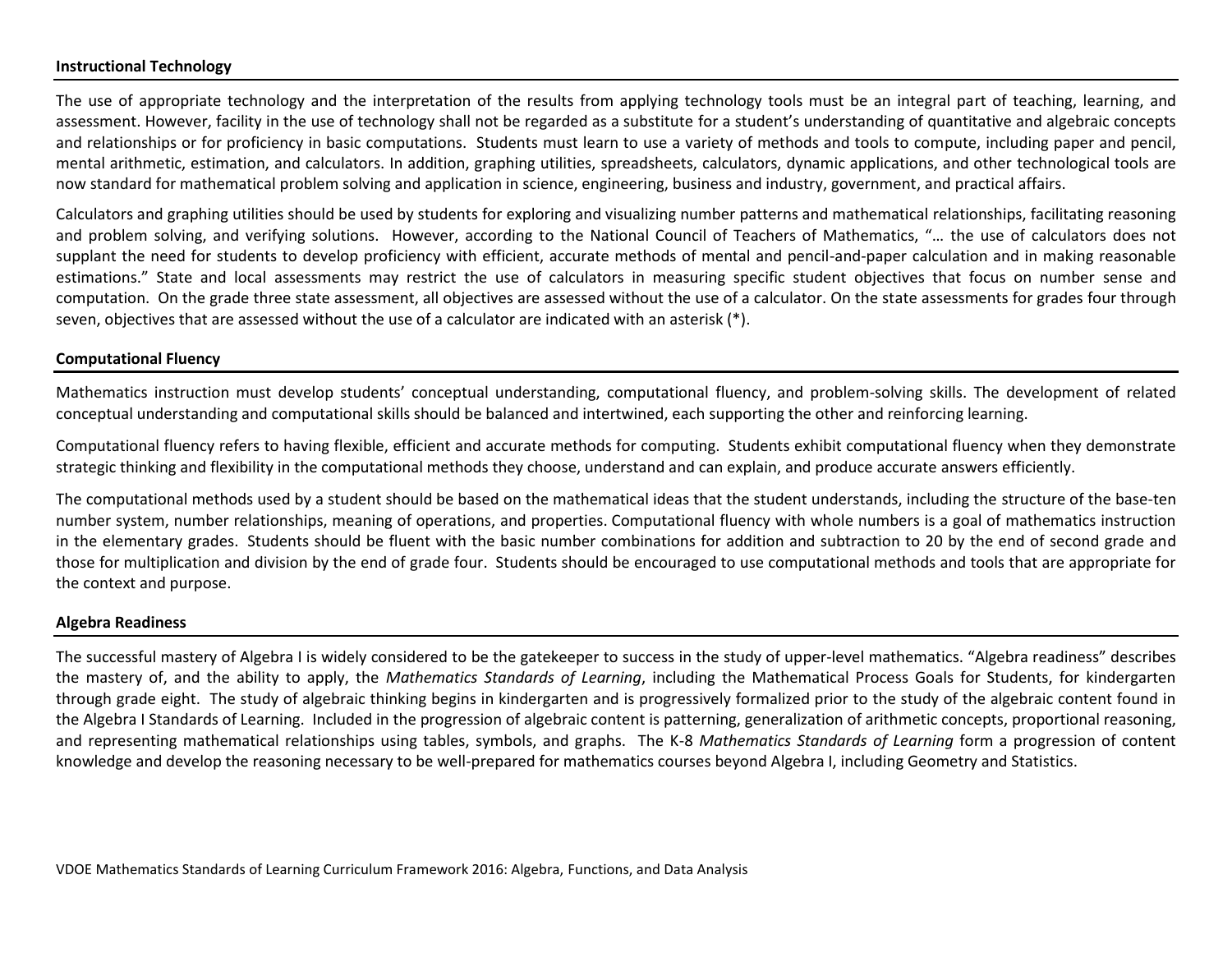**"**Addressing equity and access includes both ensuring that all students attain mathematics proficiency and increasing the numbers of students from all racial, ethnic, linguistic, gender, and socioeconomic groups who attain the highest levels of mathematics achievement." – National Council of Teachers of Mathematics

Mathematics programs should have an expectation of equity by providing all students access to quality mathematics instruction and offerings that are responsive to and respectful of students' prior experiences, talents, interests, and cultural perspectives. Successful mathematics programs challenge students to maximize their academic potential and provide consistent monitoring, support, and encouragement to ensure success for all. Individual students should be encouraged to choose mathematical programs of study that challenge, enhance, and extend their mathematical knowledge and future opportunities.

Student engagement is an essential component of equity in mathematics teaching and learning. Mathematics instructional strategies that require students to think critically, to reason, to develop problem solving strategies, to communicate mathematically, and to use multiple representations engages students both mentally and physically. Student engagement increases with mathematical tasks that employ the use of relevant, applied contexts and provide an appropriate level of cognitive challenge. All students, including students with disabilities, gifted learners, and English language learners deserve high-quality mathematics instruction that addresses individual learning needs, maximizing the opportunity to learn.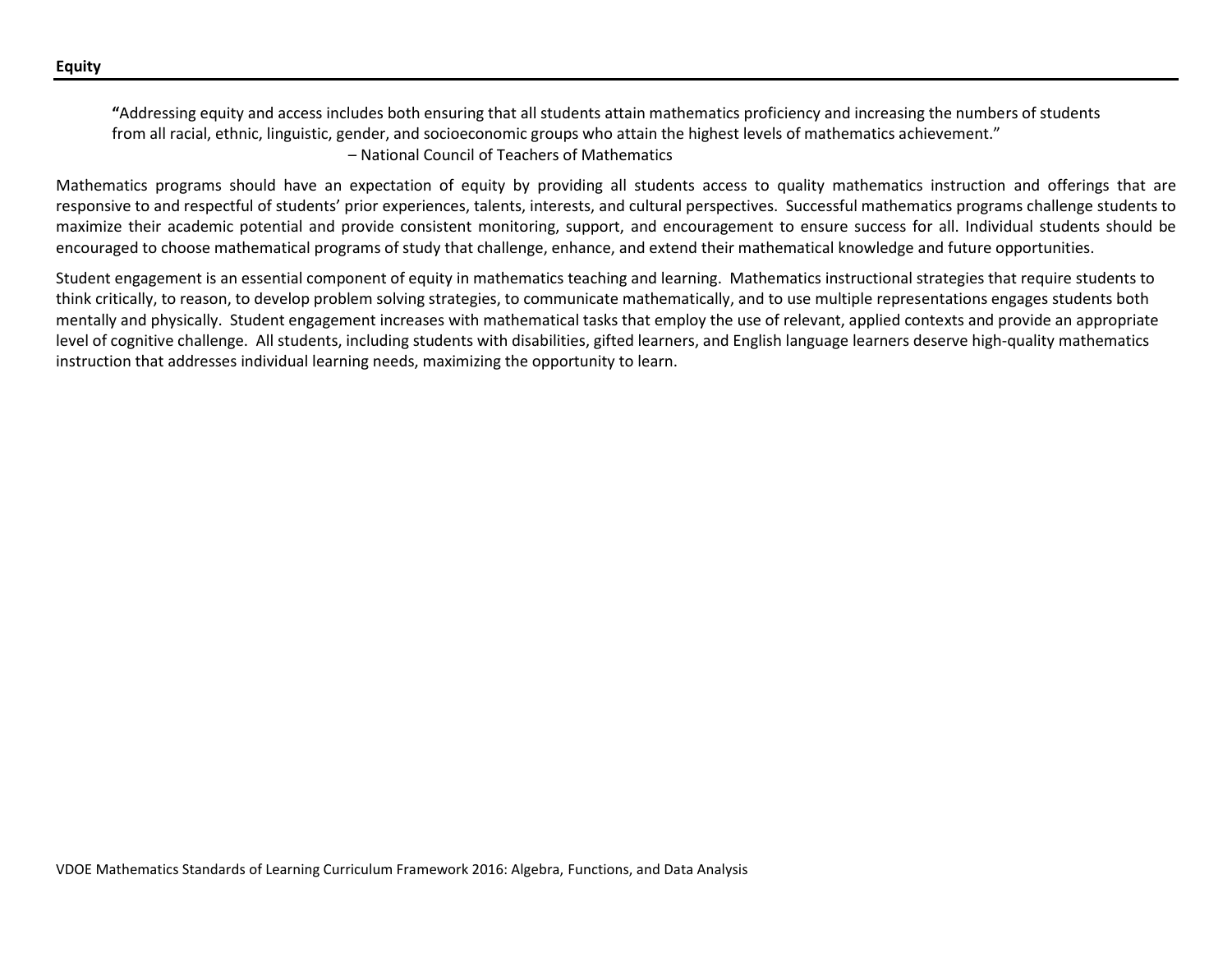- **AFDA.1 The student will investigate and analyze linear, quadratic, exponential, and logarithmic function families and their characteristics. Key concepts include**
	- **a) domain and range;**
	- **b) intervals on which a function is increasing or decreasing;**
	- **c) absolute maxima and minima;**
	- **d) zeros;**
	- **e) intercepts;**
	- **f) values of a function for elements in its domain;**
	- **g) connections between and among multiple representations of functions using verbal descriptions, tables, equations, and graphs;**
	- **h) end behavior; and**
	- **i) vertical and horizontal asymptotes.**

|           | <b>Understanding the Standard</b>                                                                                                                    |           | <b>Essential Knowledge and Skills</b>                                                                                            |
|-----------|------------------------------------------------------------------------------------------------------------------------------------------------------|-----------|----------------------------------------------------------------------------------------------------------------------------------|
|           | A relation is a function if and only if each element in the domain is<br>paired with a unique element of the range.                                  |           | The student will use problem solving, mathematical communication,<br>mathematical reasoning, connections, and representations to |
| $\bullet$ | Functions are used to model practical phenomena.                                                                                                     | $\bullet$ | Identify the domain, range, zeros, and intercepts of a function                                                                  |
|           | Functions describe the relationship between two variables where each<br>input is paired to a unique output.                                          |           | presented algebraically or graphically. Domains may be limited by<br>problem context or in graphical representations. (a, d, e)  |
|           | Function families consist of a parent function and all transformations                                                                               | $\bullet$ | Identify intervals on which the function is increasing or decreasing. (b)                                                        |
|           | of the parent function.                                                                                                                              | $\bullet$ | Identify the location and value of the absolute maximum and                                                                      |
| $\bullet$ | The domain of a function is the set of all possible values of the<br>independent variable.                                                           |           | absolute minimum of a function over the domain of the function<br>graphically or by using a graphing utility. (c)                |
| $\bullet$ | The range of a function is the set of all possible values of the                                                                                     | $\bullet$ | For any x value in the domain of f, determine $f(x)$ . (f)                                                                       |
|           | dependent variable.                                                                                                                                  | $\bullet$ | Represent relations and functions using verbal descriptions, tables,                                                             |
| $\bullet$ | For each x in the domain of $f$ , x is a member of the input of the<br>function $f$ , $f(x)$ is a member of the output of $f$ , and the ordered pair |           | equations, and graphs. Given one representation, represent the<br>relation in another form. (g)                                  |
|           | $(x, f(x))$ is a member of f.                                                                                                                        |           | Detect patterns in data and represent arithmetic and geometric                                                                   |
| $\bullet$ | The domain of a function may be restricted algebraically, graphically,<br>or by the practical situation modeled by the function.                     |           | patterns algebraically. (g)                                                                                                      |
|           |                                                                                                                                                      | $\bullet$ | Describe the end behavior of a function. (h)                                                                                     |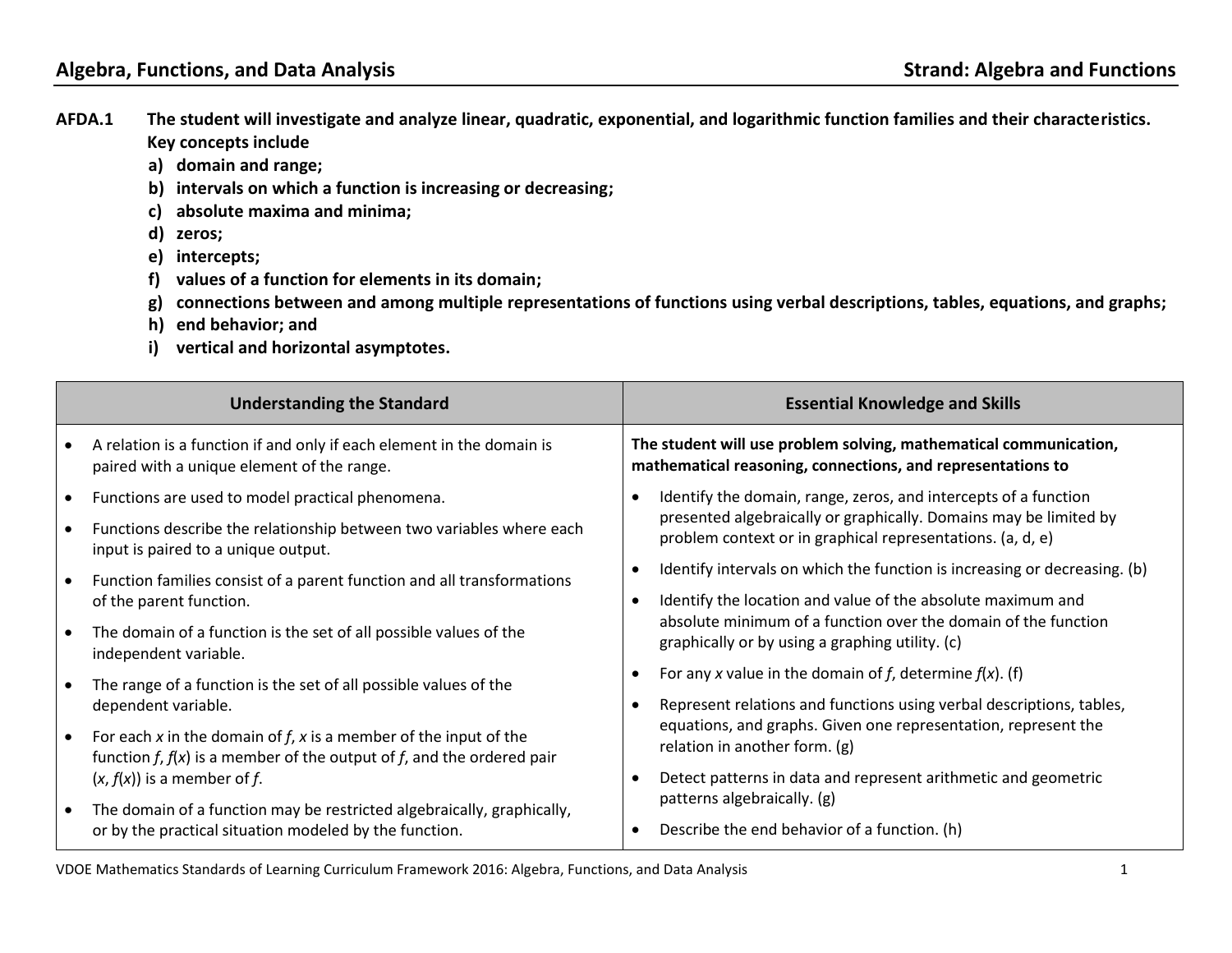- **AFDA.1 The student will investigate and analyze linear, quadratic, exponential, and logarithmic function families and their characteristics. Key concepts include**
	- **a) domain and range;**
	- **b) intervals on which a function is increasing or decreasing;**
	- **c) absolute maxima and minima;**
	- **d) zeros;**
	- **e) intercepts;**
	- **f) values of a function for elements in its domain;**
	- **g) connections between and among multiple representations of functions using verbal descriptions, tables, equations, and graphs;**
	- **h) end behavior; and**
	- **i) vertical and horizontal asymptotes.**

|           | <b>Understanding the Standard</b>                                                                                                                            |           | <b>Essential Knowledge and Skills</b>                                                                                                          |
|-----------|--------------------------------------------------------------------------------------------------------------------------------------------------------------|-----------|------------------------------------------------------------------------------------------------------------------------------------------------|
|           | A function can be described on an interval as increasing, decreasing, or<br>constant over a specified interval or over the entire domain of the<br>function. | $\bullet$ | Determine the equations of the horizontal asymptote of an<br>exponential function and the vertical asymptote of a logarithmic<br>function. (i) |
|           | A function, $f(x)$ , is increasing over an interval if the values of $f(x)$<br>consistently increase over the interval as the x values increase.             | $\bullet$ | Investigate and analyze characteristics and multiple representations<br>of functions with a graphing utility.<br>(a, b, c, d, e, f, g, h, i)   |
|           | A function, $f(x)$ , is decreasing over an interval if the values of $f(x)$<br>consistently decrease over the interval as the x values increase.             |           |                                                                                                                                                |
|           | A function, $f(x)$ , is constant over an interval if the values of $f(x)$ remain<br>constant over the interval as the x values increase.                     |           |                                                                                                                                                |
|           | A function, f, has a maximum at $x = a$ if $f(a)$ is the largest value of f over<br>its domain.                                                              |           |                                                                                                                                                |
|           | A function, f, has a minimum in some interval at $x = a$ if $f(a)$ is the<br>smallest value of f over its domain.                                            |           |                                                                                                                                                |
| $\bullet$ | Solutions and intervals may be expressed in different formats,<br>including set notation, using equations and inequalities, or interval<br>notation.         |           |                                                                                                                                                |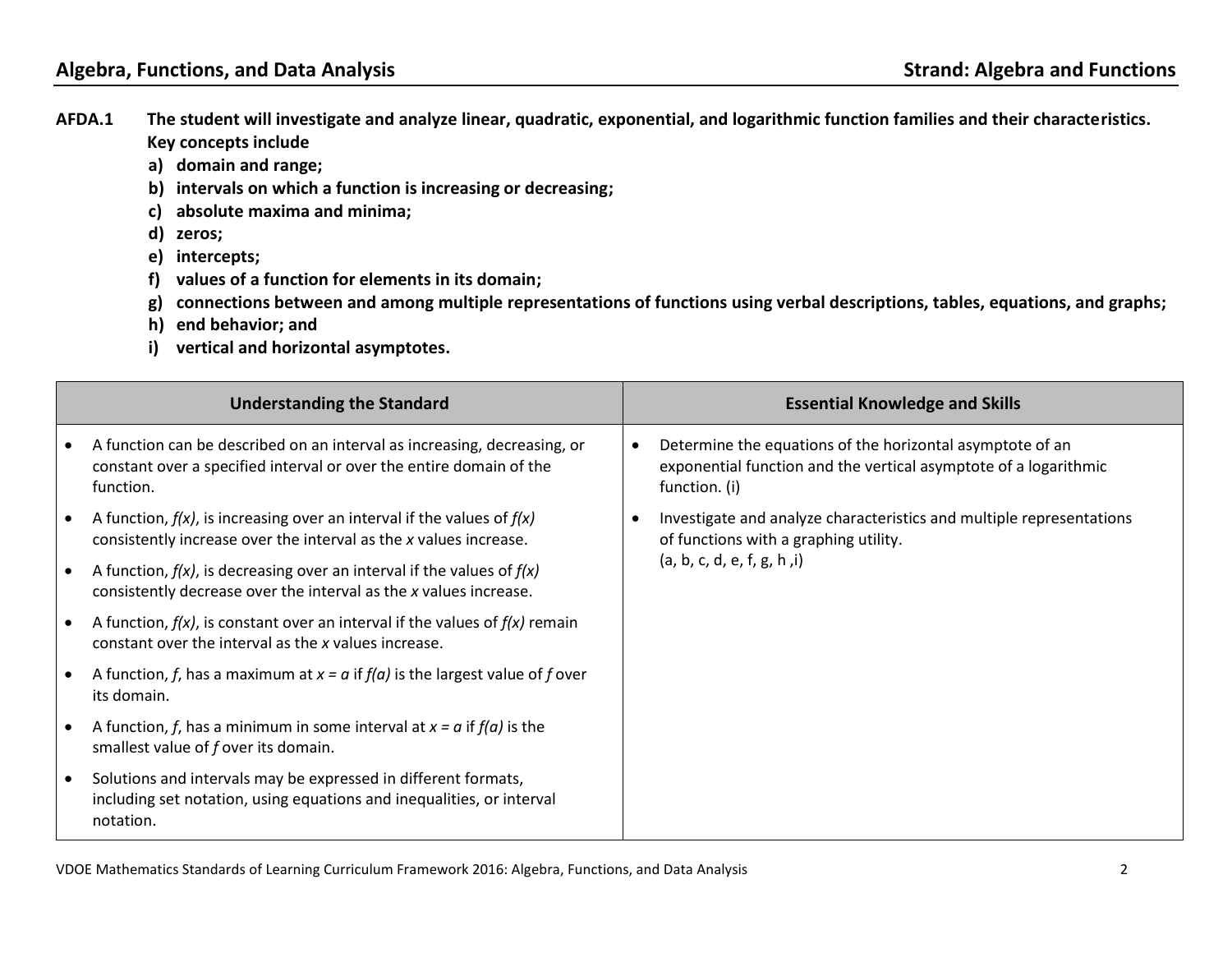- **AFDA.1 The student will investigate and analyze linear, quadratic, exponential, and logarithmic function families and their characteristics. Key concepts include**
	- **a) domain and range;**
	- **b) intervals on which a function is increasing or decreasing;**
	- **c) absolute maxima and minima;**
	- **d) zeros;**
	- **e) intercepts;**
	- **f) values of a function for elements in its domain;**
	- **g) connections between and among multiple representations of functions using verbal descriptions, tables, equations, and graphs;**
	- **h) end behavior; and**
	- **i) vertical and horizontal asymptotes.**

|                        |                                                                                                                                                                                                                                                                        | <b>Understanding the Standard</b> |                          |
|------------------------|------------------------------------------------------------------------------------------------------------------------------------------------------------------------------------------------------------------------------------------------------------------------|-----------------------------------|--------------------------|
|                        | Examples may include:                                                                                                                                                                                                                                                  |                                   |                          |
|                        | Equation/Inequality                                                                                                                                                                                                                                                    | <b>Set Notation</b>               | <b>Interval Notation</b> |
|                        | $x = 3$                                                                                                                                                                                                                                                                | ${3}$                             |                          |
|                        | $x = 3$ or $x = 5$                                                                                                                                                                                                                                                     | $\{3, 5\}$                        |                          |
|                        | $0 \leq x \leq 3$                                                                                                                                                                                                                                                      | ${x \mid 0 \leq x \leq 3}$        | [0, 3)                   |
|                        | $y \geq 3$                                                                                                                                                                                                                                                             | $\{y: y \geq 3\}$                 | $[3, \infty)$            |
|                        | Empty (null) set $\emptyset$                                                                                                                                                                                                                                           |                                   |                          |
| $\bullet$<br>$\bullet$ | A value x in the domain of f is an x-intercept or a zero of a function f if<br>and only if $f(x) = 0$ .<br>The x-intercept is the point at which the graph of a relation or function<br>intersects with the x-axis. It can be expressed as a value or a<br>coordinate. |                                   |                          |
| $\bullet$              | The y-intercept is the point at which the graph of a relation or function<br>intersects with the y-axis. It can be expressed as a value or a<br>coordinate.                                                                                                            |                                   |                          |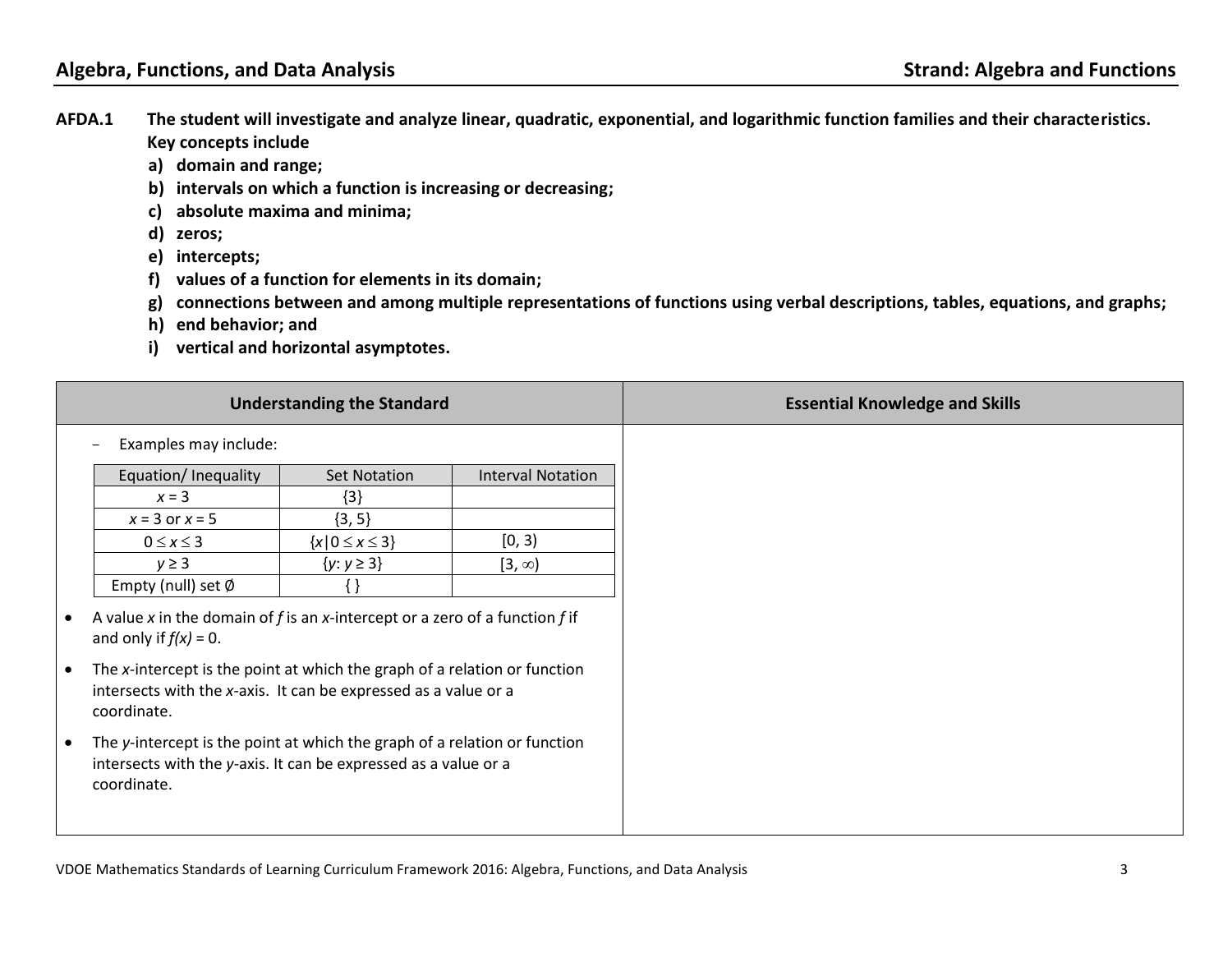- **AFDA.1 The student will investigate and analyze linear, quadratic, exponential, and logarithmic function families and their characteristics. Key concepts include**
	- **a) domain and range;**
	- **b) intervals on which a function is increasing or decreasing;**
	- **c) absolute maxima and minima;**
	- **d) zeros;**
	- **e) intercepts;**
	- **f) values of a function for elements in its domain;**
	- **g) connections between and among multiple representations of functions using verbal descriptions, tables, equations, and graphs;**
	- **h) end behavior; and**
	- **i) vertical and horizontal asymptotes.**

| <b>Understanding the Standard</b>                                                                                                                                                                                                                                                                                                                                  | <b>Essential Knowledge and Skills</b> |
|--------------------------------------------------------------------------------------------------------------------------------------------------------------------------------------------------------------------------------------------------------------------------------------------------------------------------------------------------------------------|---------------------------------------|
| Given a polynomial function $f(x)$ , the following statements are<br>equivalent for any real number, $k$ , such that $f(k) = 0$ :                                                                                                                                                                                                                                  |                                       |
| k is a zero of the polynomial function $f(x)$ located at $(k, 0)$ ;<br>$\overline{\phantom{0}}$<br>k is a solution or root of the polynomial equation $f(x) = 0$ ;<br>the point $(k, 0)$ is an x-intercept for the graph of polynomial<br>$\overline{\phantom{0}}$<br>$f(x) = 0$ ; and<br>$(x - k)$ is a factor of polynomial $f(x)$ .<br>$\overline{\phantom{m}}$ |                                       |
| Connections between multiple representations (graphs, tables, and<br>equations) of a function can be made.                                                                                                                                                                                                                                                         |                                       |
| In an arithmetic pattern, the common difference is the value that is<br>added to obtain the next value in the pattern.                                                                                                                                                                                                                                             |                                       |
| In geometric number patterns, the common ratio is a multiplier used<br>to obtain the next value in the pattern.                                                                                                                                                                                                                                                    |                                       |
| End behavior describes a function's values as x approaches positive or<br>negative infinity.                                                                                                                                                                                                                                                                       |                                       |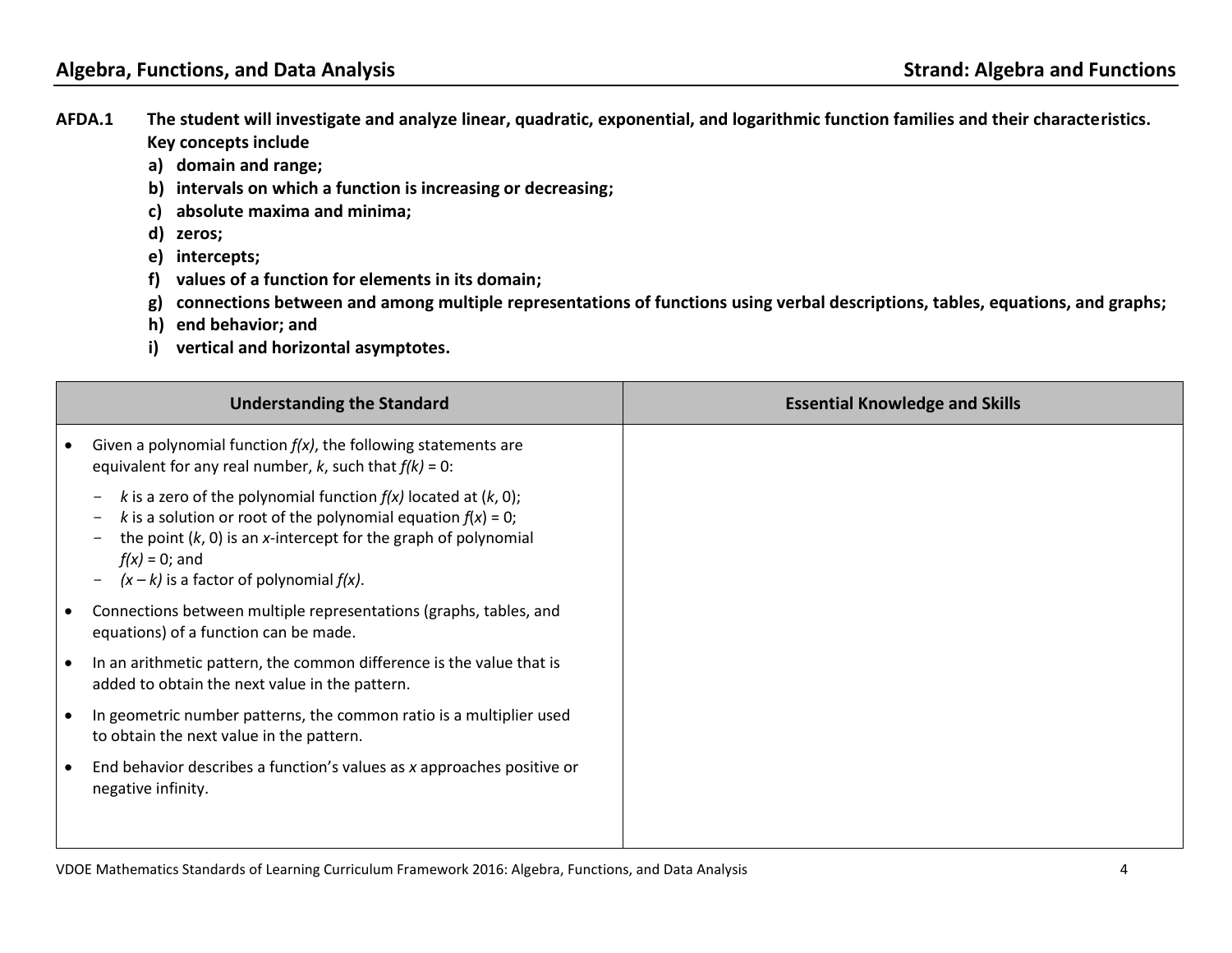- **AFDA.1 The student will investigate and analyze linear, quadratic, exponential, and logarithmic function families and their characteristics. Key concepts include**
	- **a) domain and range;**
	- **b) intervals on which a function is increasing or decreasing;**
	- **c) absolute maxima and minima;**
	- **d) zeros;**
	- **e) intercepts;**
	- **f) values of a function for elements in its domain;**
	- **g) connections between and among multiple representations of functions using verbal descriptions, tables, equations, and graphs;**
	- **h) end behavior; and**
	- **i) vertical and horizontal asymptotes.**

| <b>Understanding the Standard</b>                                                                                                                                         | <b>Essential Knowledge and Skills</b> |
|---------------------------------------------------------------------------------------------------------------------------------------------------------------------------|---------------------------------------|
| Asymptotes can be used to describe local behavior and end behavior<br>of graphs. They are lines or other curves that approximate the<br>graphical behavior of a function. |                                       |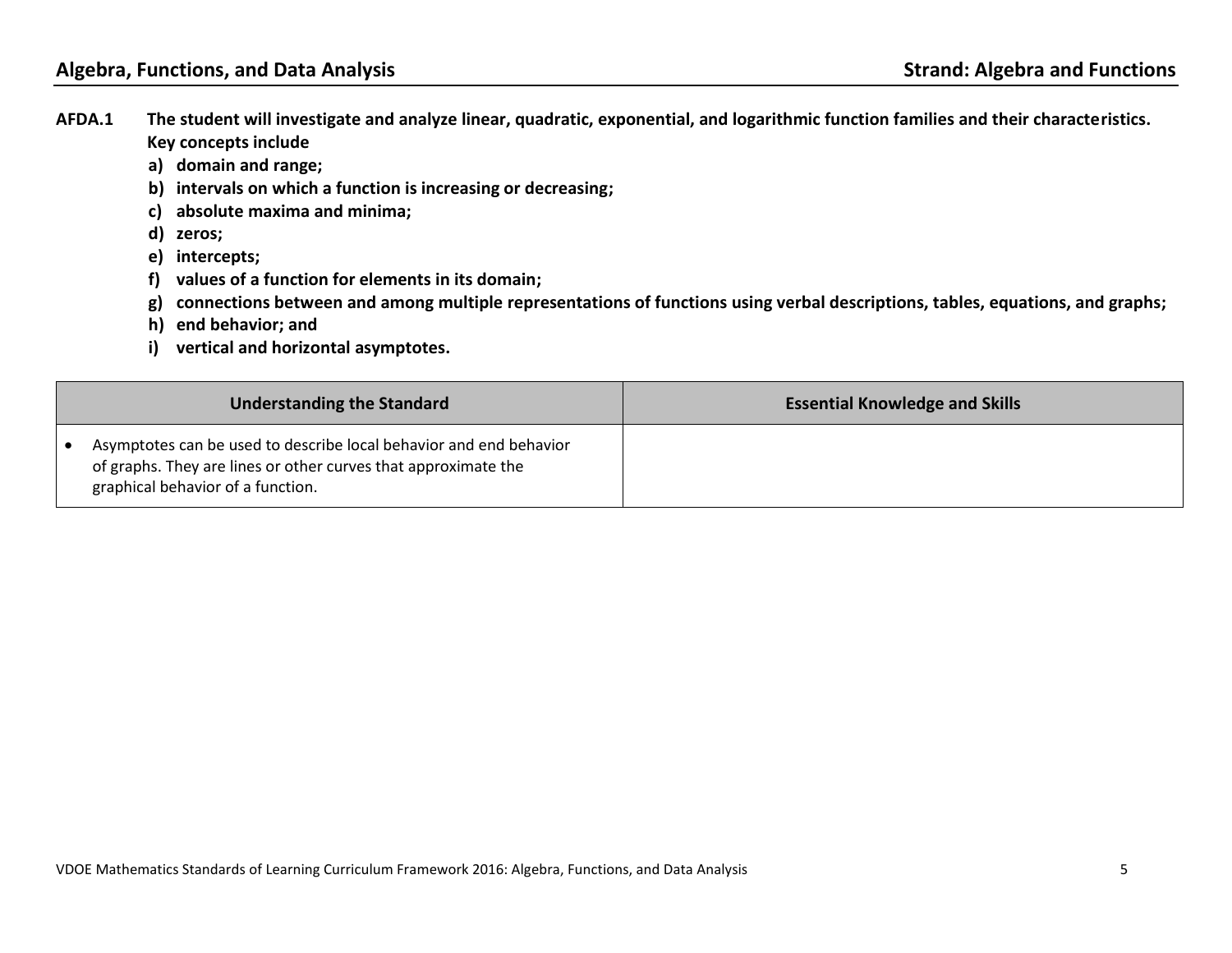**AFDA.2 The student will use knowledge of transformations to write an equation, given the graph of a linear, quadratic, exponential, and logarithmic function.** 

| <b>Understanding the Standard</b>                                                                                                                                                                                                                                                                                                                                                                                                                                                                                                                                                                               | <b>Essential Knowledge and Skills</b>                                                                                                                                                                                                                                                                                                                                                                                                                                                                                                                                                                                                                                                                                                                                                                                                                                                                                                    |
|-----------------------------------------------------------------------------------------------------------------------------------------------------------------------------------------------------------------------------------------------------------------------------------------------------------------------------------------------------------------------------------------------------------------------------------------------------------------------------------------------------------------------------------------------------------------------------------------------------------------|------------------------------------------------------------------------------------------------------------------------------------------------------------------------------------------------------------------------------------------------------------------------------------------------------------------------------------------------------------------------------------------------------------------------------------------------------------------------------------------------------------------------------------------------------------------------------------------------------------------------------------------------------------------------------------------------------------------------------------------------------------------------------------------------------------------------------------------------------------------------------------------------------------------------------------------|
| Knowledge of transformational graphing using parent functions can be<br>used to verify a mathematical model from a scatterplot that<br>approximates the data.<br>The graph of a parent function is an anchor graph from which other graphs<br>are derived using transformations.<br>Transformations of graphs include:<br>Translations (horizontal and vertical shifting of a graph);<br>Reflections (over the $x$ - and $y$ -axis); and<br>Dilations (stretching and compressing of graphs).<br>The equation of a line can be determined by two points on the line or<br>by the slope and a point on the line. | The student will use problem solving, mathematical communication,<br>mathematical reasoning, connections, and representations to<br>Write an equation of a line when given the graph of a line.<br>Recognize graphs of parent functions for linear, quadratic,<br>exponential and logarithmic functions.<br>Write the equation of a linear, quadratic, exponential, or logarithmic<br>$\bullet$<br>function in vertex form, given the graph of the parent function and<br>transformation information.<br>Describe the transformation from the parent function given the<br>$\bullet$<br>equation written in vertex form or the graph of the function.<br>Given the equation of a function, recognize the parent function and<br>transformation to graph the given function.<br>Recognize the vertex of a parabola given a quadratic equation in<br>vertex form or graphed.<br>Describe the parent function represented by a scatterplot. |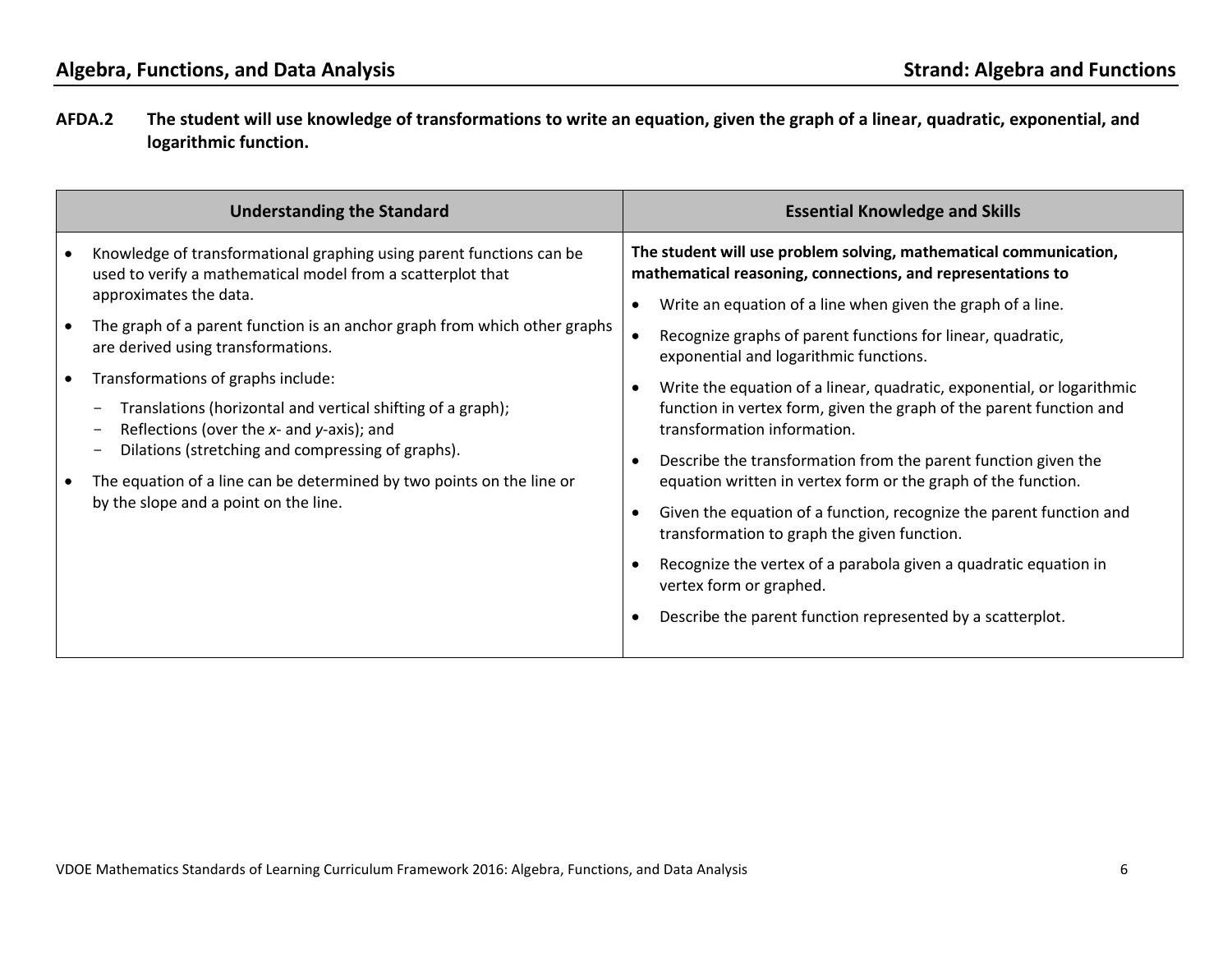**AFDA.3 The student will collect and analyze data, determine the equation of the curve of best fit in order to make predictions, and solve practical problems using models of linear, quadratic, and exponential functions.** 

|           | <b>Understanding the Standard</b>                                                                                                                                                                                  | <b>Essential Knowledge and Skills</b>                                                                                                          |
|-----------|--------------------------------------------------------------------------------------------------------------------------------------------------------------------------------------------------------------------|------------------------------------------------------------------------------------------------------------------------------------------------|
|           | Data and scatterplots may indicate patterns that can be modeled with<br>a function.                                                                                                                                | The student will use problem solving, mathematical communication,<br>mathematical reasoning, connections, and representations to               |
|           | The curve of best fit for the relationship among a set of data points can<br>be used to make predictions where appropriate.                                                                                        | Determine an equation for the curve of best fit, given a set of no<br>more than 20 data points in a table, on a graph, or practical situation. |
| $\bullet$ | Knowledge of transformational graphing using parent functions can be<br>used to verify a mathematical model from a scatterplot that                                                                                | Make predictions, using data, scatterplots, or the equation of the<br>$\bullet$<br>curve of best fit.                                          |
|           | approximates the data.                                                                                                                                                                                             | Solve practical problems involving an equation of the curve of best fit.<br>$\bullet$                                                          |
|           | Graphing utilities can be used to collect, organize, represent, and<br>generate an equation of a curve of best fit for a set of data.                                                                              | Evaluate the reasonableness of a mathematical model of a practical<br>situation.                                                               |
| $\bullet$ | Data that fit linear $(y = mx + b)$ , quadratic $(y = ax^2 + bx + c)$ , and<br>exponential ( $y = ab^x$ ) models arise from practical situations.                                                                  |                                                                                                                                                |
|           | A correlation coefficient measures the degree of association between<br>two variables that are related linearly.                                                                                                   |                                                                                                                                                |
| $\bullet$ | Rounding that occurs during intermediate steps of problem solving<br>may reduce the accuracy of the final answer.                                                                                                  |                                                                                                                                                |
|           | Evaluation of the reasonableness of a mathematical model of a<br>practical situation involves asking questions including:                                                                                          |                                                                                                                                                |
|           | "Is there another curve (linear, quadratic, or exponential) that<br>better fits the data?"<br>"Does the curve of best fit make sense?"<br>"Could the curve of best fit be used to make reasonable<br>predictions?" |                                                                                                                                                |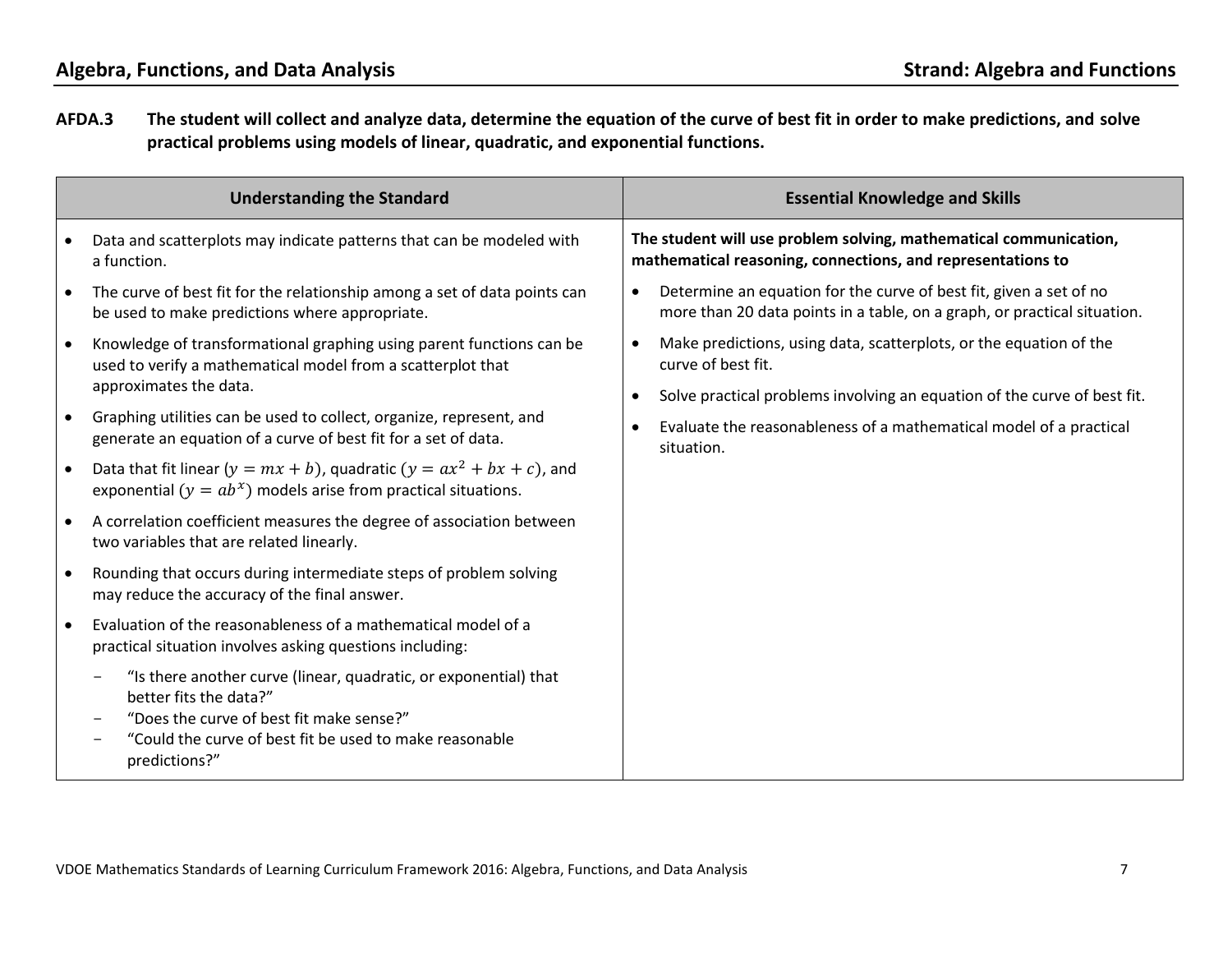# **AFDA.4 The student will use multiple representations of functions for analysis, interpretation, and prediction.**

|           | <b>Understanding The Standard</b>                                                                                            | <b>Essential Knowledge And Skills</b>                                                                                            |
|-----------|------------------------------------------------------------------------------------------------------------------------------|----------------------------------------------------------------------------------------------------------------------------------|
|           | The most appropriate representation of a function depends on the<br>questions to be answered and/or the analysis to be done. | The student will use problem solving, mathematical communication,<br>mathematical reasoning, connections, and representations to |
| $\bullet$ | Given data may be represented as discrete points or as a continuous<br>graph with respect to the practical context.          | Given an equation, graph a linear, quadratic, exponential or<br>logarithmic function.                                            |
|           | Practical data may best be represented as a table, a graph, or a<br>formula.                                                 | Make predictions given a table of values, a graph, or an algebraic<br>formula.                                                   |
|           |                                                                                                                              | Describe relationships between data represented in a table, in a<br>scatterplot, and as elements of a function.                  |
|           |                                                                                                                              | Determine the appropriate representation of data derived from<br>real-world situations.                                          |
|           |                                                                                                                              | Analyze and interpret the data in context of the practical situation.                                                            |
|           |                                                                                                                              | Use a graphing utility to graph, analyze, interpret, and make<br>predictions.                                                    |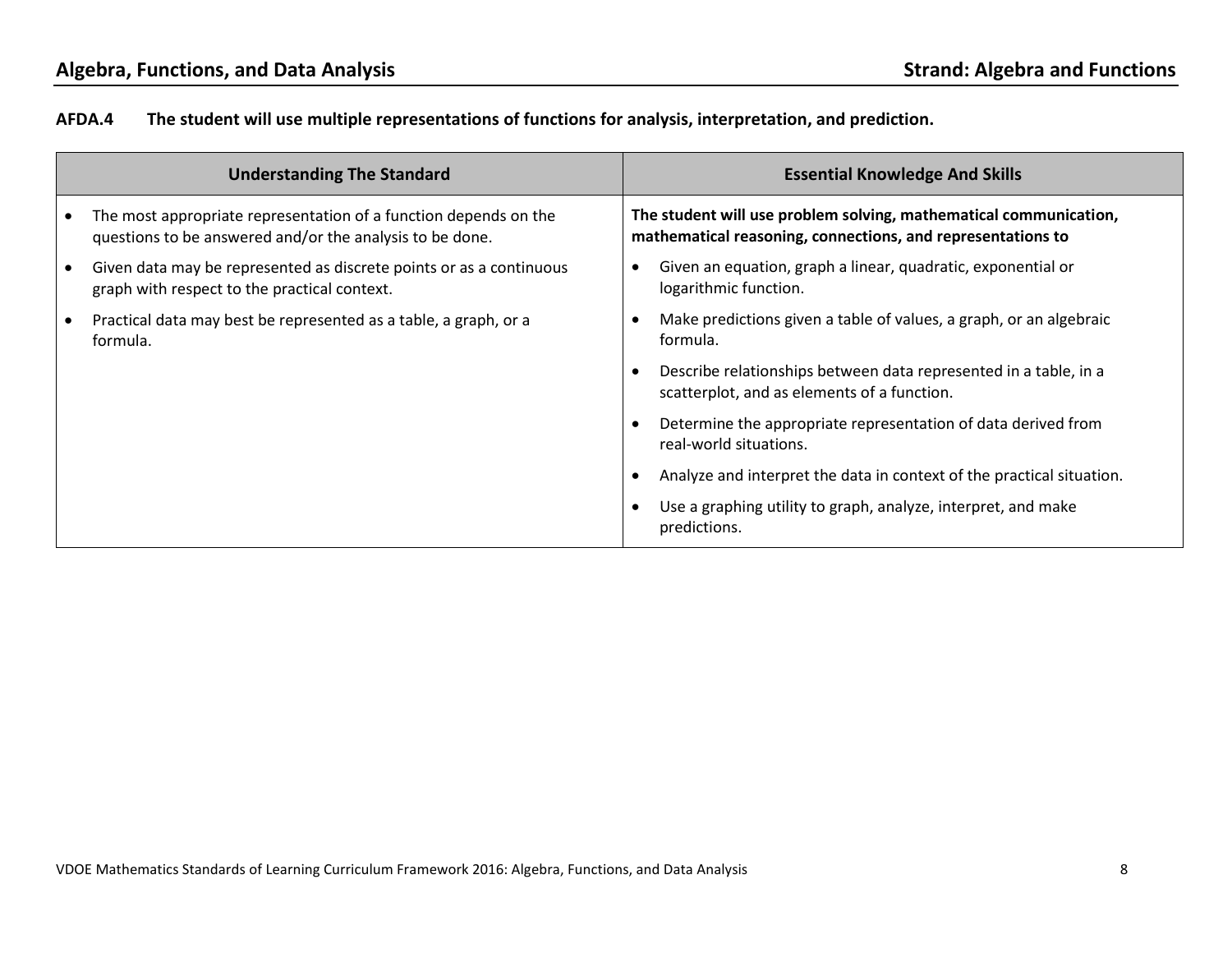# **AFDA.5 The student will determine optimal values in problem situations by identifying constraints and using linear programming techniques.**

| <b>Understanding the Standard</b>                                                                                               | <b>Essential Knowledge and Skills</b>                                                                                            |
|---------------------------------------------------------------------------------------------------------------------------------|----------------------------------------------------------------------------------------------------------------------------------|
| Linear programming models an optimization process.                                                                              | The student will use problem solving, mathematical communication,<br>mathematical reasoning, connections, and representations to |
| A linear programming model consists of a system of constraints and an<br>objective quantity that can be maximized or minimized. | Model practical problems with systems of linear inequalities.                                                                    |
| Any maximum or minimum value will occur at the vertices of a feasible<br>region.                                                | Solve systems of no more than four linear inequalities with pencil and<br>paper and using a graphing utility.                    |
|                                                                                                                                 | Solve systems of no more than four equations algebraically and<br>graphically.                                                   |
|                                                                                                                                 | Identify the feasible region of a system of linear inequalities.                                                                 |
|                                                                                                                                 | Identify the coordinates of the vertices of a feasible region.                                                                   |
|                                                                                                                                 | Determine and describe the maximum or minimum value for the<br>function defined over a feasible region.                          |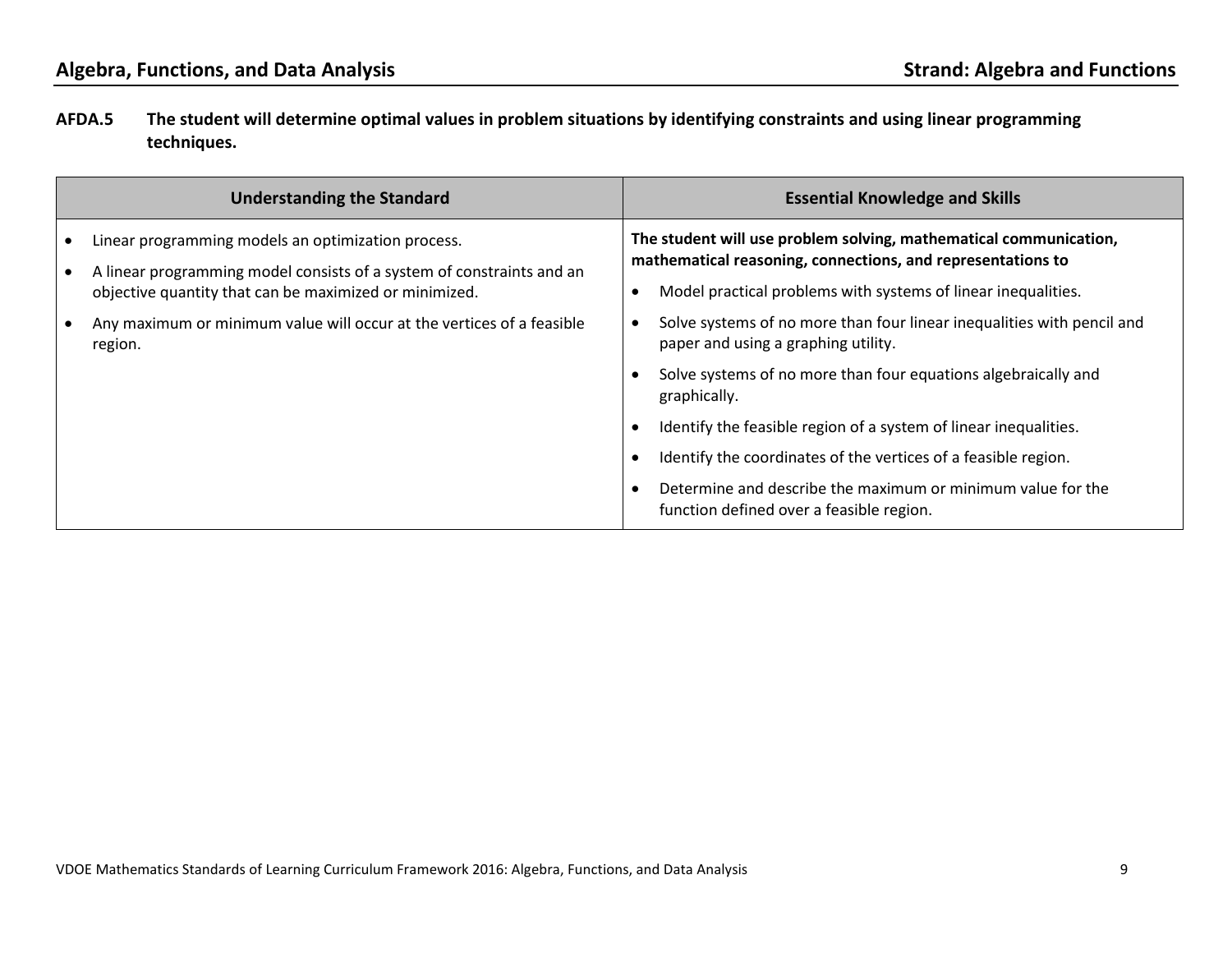- **AFDA.6 The student will calculate probabilities. Key concepts include** 
	- **a) conditional probability;**
	- **b) dependent and independent events;**
	- **c) mutually exclusive events;**
	- **d) counting techniques (permutations and combinations); and**
	- **e) Law of Large Numbers.**

| <b>Understanding the Standard</b> |                                                                                                                                                  | <b>Essential Knowledge and Skills</b>                                                                                            |  |
|-----------------------------------|--------------------------------------------------------------------------------------------------------------------------------------------------|----------------------------------------------------------------------------------------------------------------------------------|--|
|                                   | The Fundamental Counting Principle states that if one decision can be<br>made $n$ ways and another can be made $m$ ways, then the two decisions  | The student will use problem solving, mathematical communication,<br>mathematical reasoning, connections, and representations to |  |
|                                   | can be made nm ways.<br>A sample space is the set of all possible mutually exclusive outcomes of<br>a random experiment.                         | Analyze, interpret and make predictions based on theoretical<br>probability within practical context. (a, b, c, e)               |  |
|                                   | An event is a subset of the sample space.                                                                                                        | Determine conditional probabilities for dependent, independent,<br>and mutually exclusive events. (a, b, c)                      |  |
|                                   | $P(E)$ is a way to represent the probability that the event $E$ occurs.                                                                          | Represent and calculate probabilities using Venn diagrams and<br>probability trees. (a)                                          |  |
|                                   | Mutually exclusive events are events that cannot both occur<br>simultaneously.                                                                   | Define and give contextual examples of complementary, dependent,                                                                 |  |
|                                   | Mutually exclusive events are calculated using the addition or<br>multiplication rules.                                                          | independent, and mutually exclusive events. (b, c)<br>Given two or more events in a problem setting, determine whether           |  |
|                                   | If A and B are mutually exclusive, then $P(A \cup B) = P(A) + P(B)$ .                                                                            | the events are complementary, dependent, independent, and/or<br>mutually exclusive. (b, c)                                       |  |
|                                   | The complement of event A consists of all outcomes in which event A<br>does not occur.                                                           | Compare and contrast permutations and combinations, including<br>those occurring in practical situations. (d)                    |  |
|                                   | $P(B A)$ is the probability that B will occur given that A has already<br>occurred. $P(B A)$ is called the conditional probability of B given A. | Calculate the number of permutations of $n$ objects taken $r$ at a time,<br>without repetition. (d)                              |  |
|                                   | Exploration of the representation of conditional statements using Venn<br>diagrams may assist in deepening student understanding.                | Calculate the number of combinations of <i>n</i> objects taken <i>r</i> at a time,<br>without repetition. (d)                    |  |
|                                   |                                                                                                                                                  |                                                                                                                                  |  |

VDOE Mathematics Standards of Learning Curriculum Framework 2016: Algebra, Functions, and Data Analysis 10 10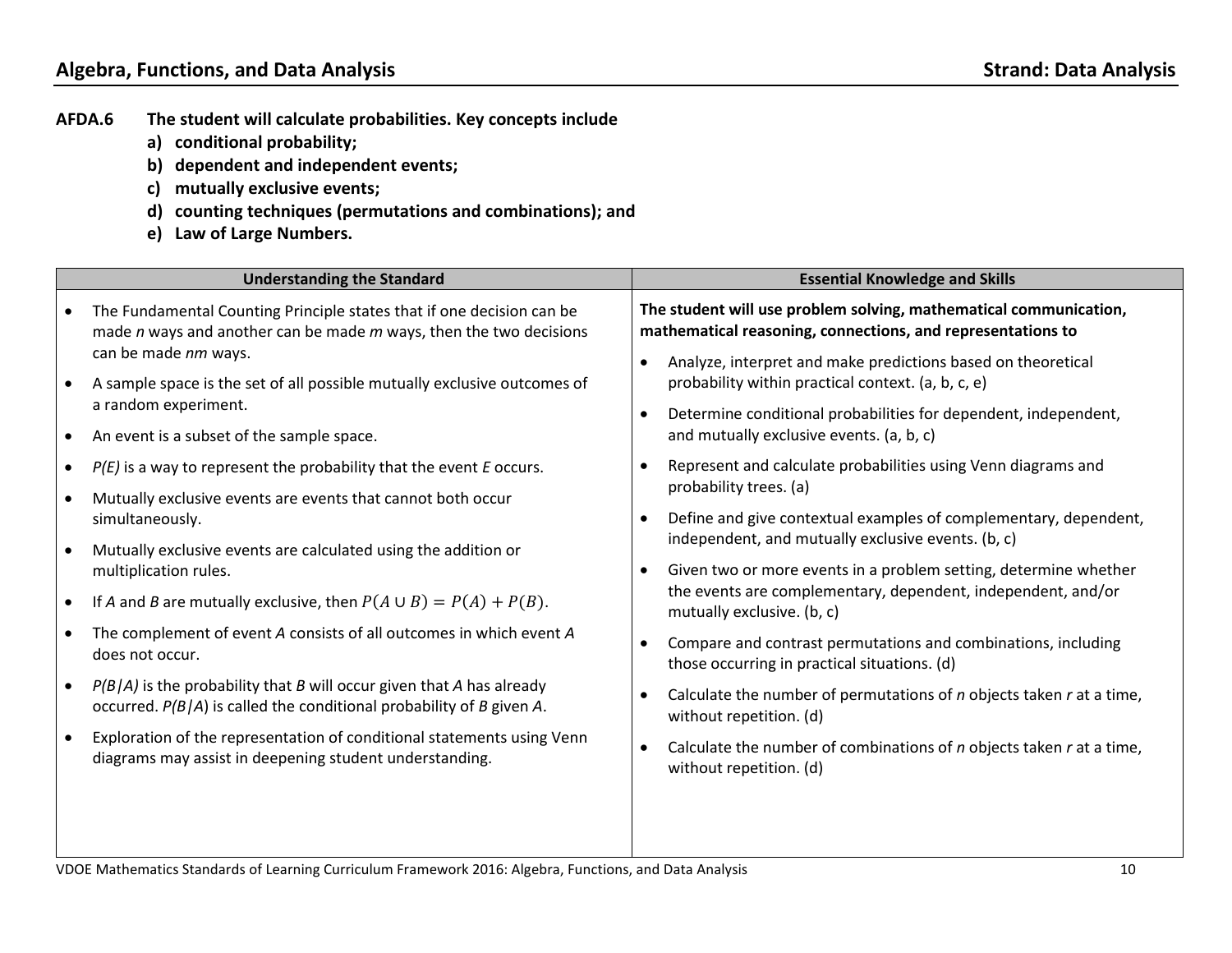- **AFDA.6 The student will calculate probabilities. Key concepts include** 
	- **a) conditional probability;**
	- **b) dependent and independent events;**
	- **c) mutually exclusive events;**
	- **d) counting techniques (permutations and combinations); and**
	- **e) Law of Large Numbers.**

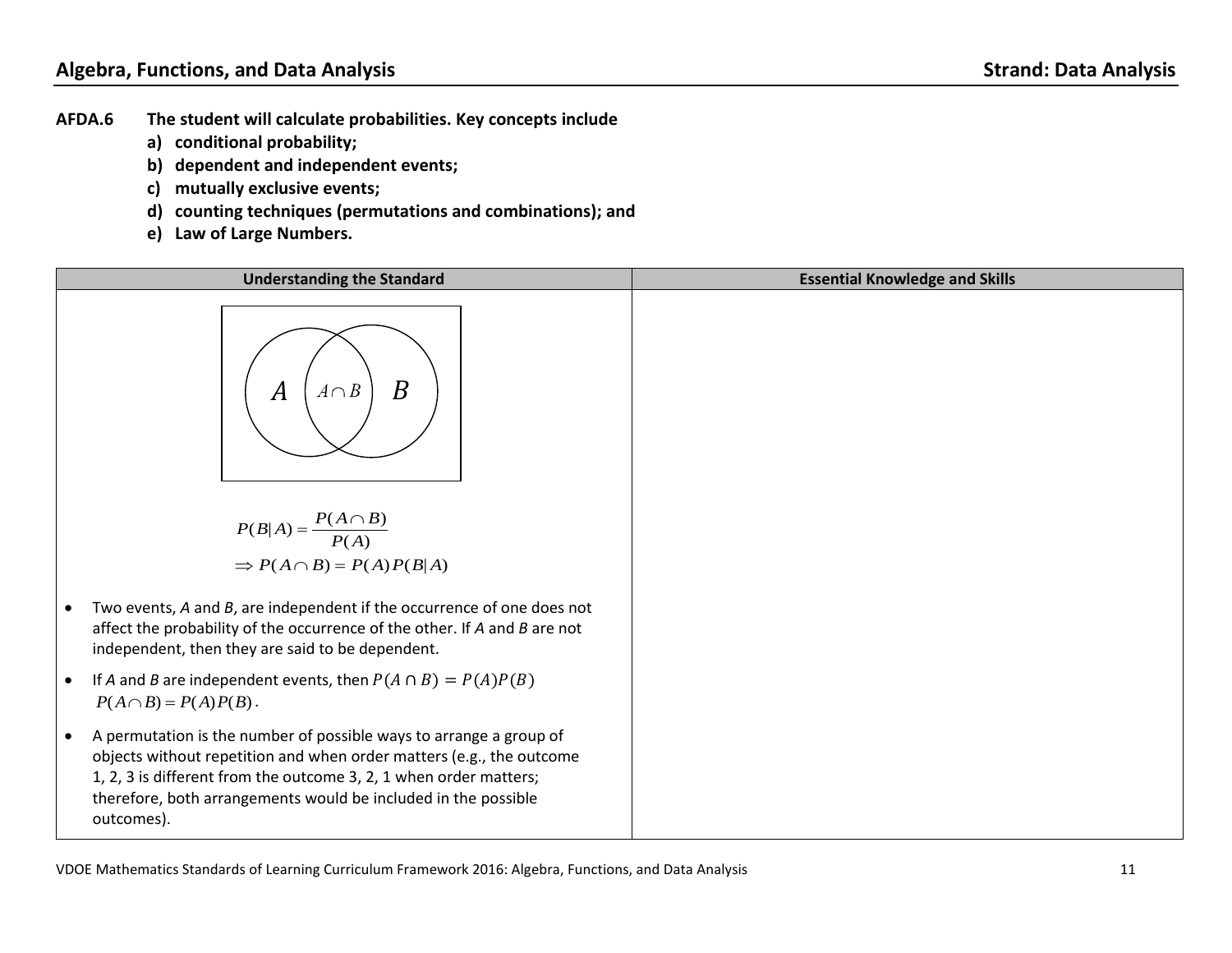- **AFDA.6 The student will calculate probabilities. Key concepts include** 
	- **a) conditional probability;**
	- **b) dependent and independent events;**
	- **c) mutually exclusive events;**
	- **d) counting techniques (permutations and combinations); and**
	- **e) Law of Large Numbers.**

|           | <b>Understanding the Standard</b>                                                                                                                                                                                                                                                                                   | <b>Essential Knowledge and Skills</b> |  |
|-----------|---------------------------------------------------------------------------------------------------------------------------------------------------------------------------------------------------------------------------------------------------------------------------------------------------------------------|---------------------------------------|--|
|           | A combination is the number of possible ways to select or arrange<br>objects when there is no repetition and order does not matter (e.g., the<br>outcome 1, 2, 3 is the same as the outcome 3, 2, 1 when order does not<br>matter; therefore, both arrangements would not be included in the<br>possible outcomes). |                                       |  |
| $\bullet$ | The Law of Large Numbers states that as a procedure is repeated again<br>and again, the relative frequency probability of an event tends to<br>approach the actual probability.                                                                                                                                     |                                       |  |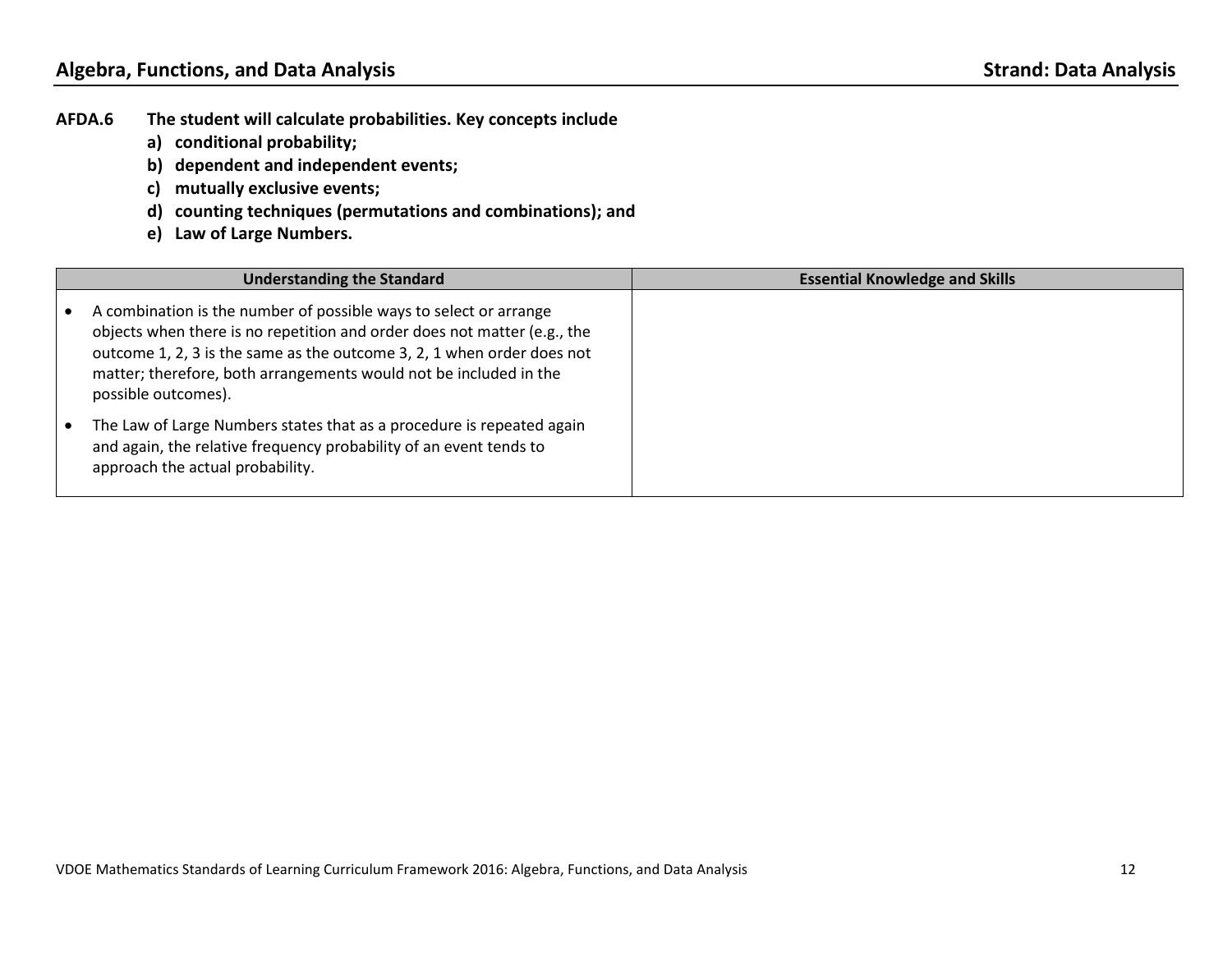- **AFDA.7 The student will** 
	- **a) identify and describe properties of a normal distribution;**
	- **b) interpret and compare** *z***-scores for normally distributed data; and**
	- **c) apply properties of normal distributions to determine probabilities associated with areas under the standard normal curve.**

|           | <b>Understanding the Standard</b>                                                                                                                                                                                                                                                                            |           | <b>Essential Knowledge and Skills</b>                                                                                                                                 |
|-----------|--------------------------------------------------------------------------------------------------------------------------------------------------------------------------------------------------------------------------------------------------------------------------------------------------------------|-----------|-----------------------------------------------------------------------------------------------------------------------------------------------------------------------|
|           | The focus of this standard is on the interpretation of descriptive<br>statistics, z-scores, probabilities, and their relationship to the normal                                                                                                                                                              |           | The student will use problem solving, mathematical communication,<br>mathematical reasoning, connections, and representations to                                      |
|           | curve in the context of a data set.                                                                                                                                                                                                                                                                          |           | Identify the properties of a normal distribution. (a)                                                                                                                 |
|           | Descriptive statistics include measures of center (mean, median, and mode)<br>and dispersion or spread (variance and standard deviation).                                                                                                                                                                    |           | Describe how the standard deviation and the mean affect the graph<br>of the normal distribution. (a)                                                                  |
|           | Variance ( $\sigma^2$ ) and standard deviation ( $\sigma$ ) measure the spread of data about<br>the mean in a data set.                                                                                                                                                                                      |           | Given standard deviation and mean, calculate and interpret the<br>z-score for a data point. (b)                                                                       |
|           | Standard deviation is expressed in the original units of measurement of the<br>data.                                                                                                                                                                                                                         |           | Compare two sets of normally distributed data using a standard<br>normal distribution and z-scores, given mean and standard                                           |
|           | The greater the value of the standard deviation, the further the data tends<br>to be dispersed from the mean.                                                                                                                                                                                                | $\bullet$ | deviation. (b)<br>Represent probability as area under the curve of a standard normal                                                                                  |
| $\bullet$ | In order to develop an understanding of standard deviation as a                                                                                                                                                                                                                                              |           | distribution. (c)                                                                                                                                                     |
|           | measure of dispersion (spread), students should have experiences<br>analyzing the formulas for and the relationship between variance and<br>standard deviation.                                                                                                                                              | $\bullet$ | Use a graphing utility or a table of Standard Normal Probabilities to<br>determine probabilities associated with areas under the standard<br>normal curve. (c)        |
|           | The normal distribution curve is the family of symmetrical, bell-shaped<br>curves defined by the mean and the standard deviation of a data set.<br>The arithmetic mean $(\mu)$ is located on the line of symmetry of the curve<br>and is approximately equivalent to the median and mode of the data<br>set. |           | Use a graphing utility to investigate, represent, and determine<br>relationships between a normally distributed data set and its<br>descriptive statistics. (a, b, c) |
|           | The normal curve is a probability distribution and the total area under<br>the curve is 1.                                                                                                                                                                                                                   |           |                                                                                                                                                                       |

VDOE Mathematics Standards of Learning Curriculum Framework 2016: Algebra, Functions, and Data Analysis 13 13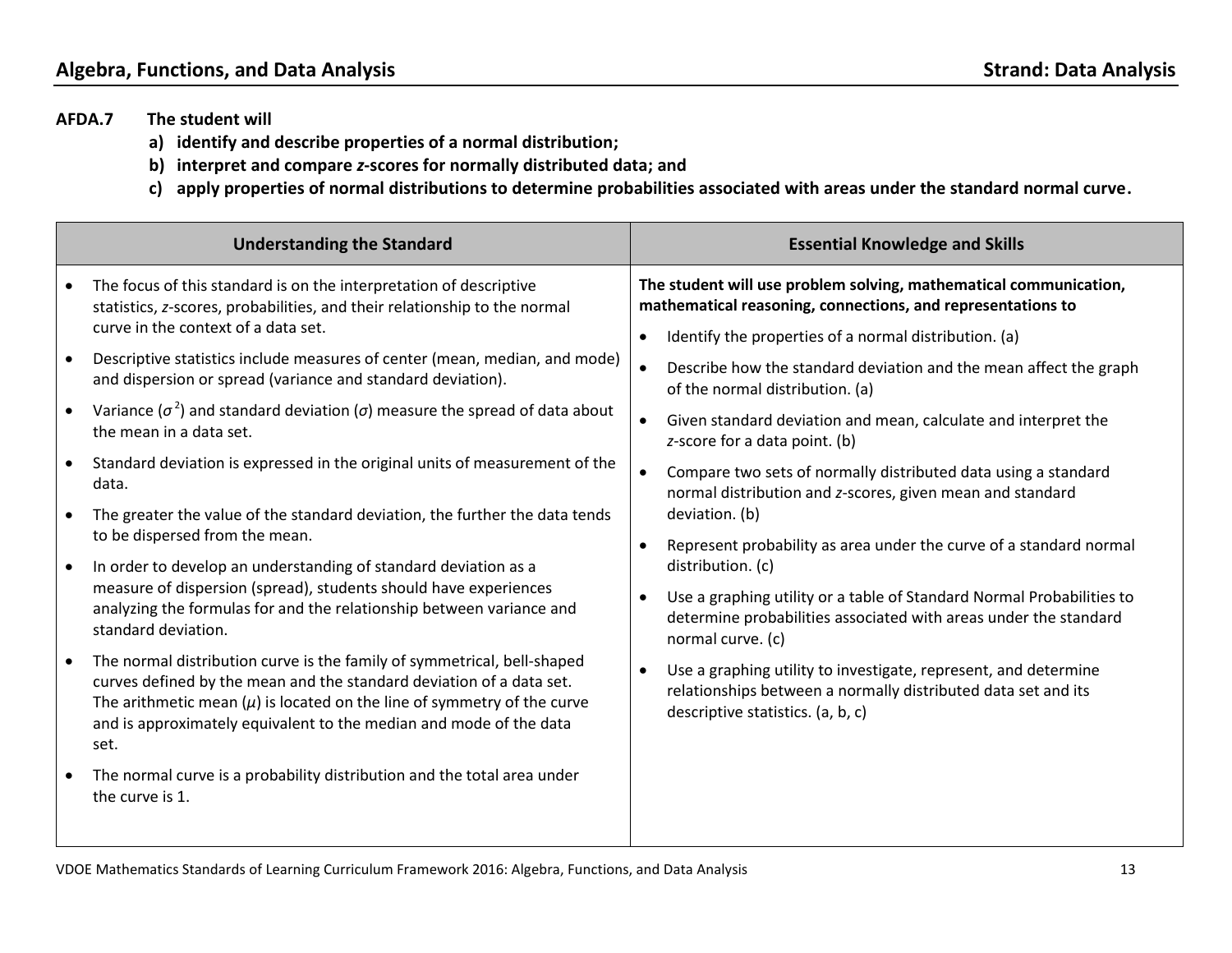- **AFDA.7 The student will** 
	- **a) identify and describe properties of a normal distribution;**
	- **b) interpret and compare** *z***-scores for normally distributed data; and**
	- **c) apply properties of normal distributions to determine probabilities associated with areas under the standard normal curve.**

| <b>Understanding the Standard</b>                                                                                                                                                                                                                                                                                                                                                          | <b>Essential Knowledge and Skills</b> |
|--------------------------------------------------------------------------------------------------------------------------------------------------------------------------------------------------------------------------------------------------------------------------------------------------------------------------------------------------------------------------------------------|---------------------------------------|
| For a normal distribution, approximately 68 percent of the data fall<br>within one standard deviation of the mean, approximately 95 percent<br>of the data fall within two standard deviations of the mean, and<br>approximately 99.7 percent of the data fall within three standard<br>deviations of the mean. This is often referred to as the Empirical Rule or<br>the 68-95-99.7 rule. |                                       |
| <b>Normal Distribution</b><br>34%<br>34%<br>13.5%<br>13.5%<br>2.35%<br>2.35%<br>$\mu+2\sigma$<br>$\mu + 3\sigma$<br>$\mu$ -3 $\sigma$<br>$\mu$ - $2\sigma$<br>$\mu$ - $\sigma$<br>$\mu + \sigma$                                                                                                                                                                                           |                                       |
| NOTE: This chart illustrates percentages that correspond to subdivisions<br>in one standard deviation increments. Percentages for other<br>subdivisions require the table of Standard Normal Probabilities or a<br>graphing utility.                                                                                                                                                       |                                       |
| The mean and standard deviation of a normal distribution affect the<br>location and shape of the curve. The vertical line of symmetry of the<br>normal distribution falls at the mean. The greater the standard<br>deviation, the wider ("flatter" or "less peaked") the distribution of the<br>data.                                                                                      |                                       |

VDOE Mathematics Standards of Learning Curriculum Framework 2016: Algebra, Functions, and Data Analysis 14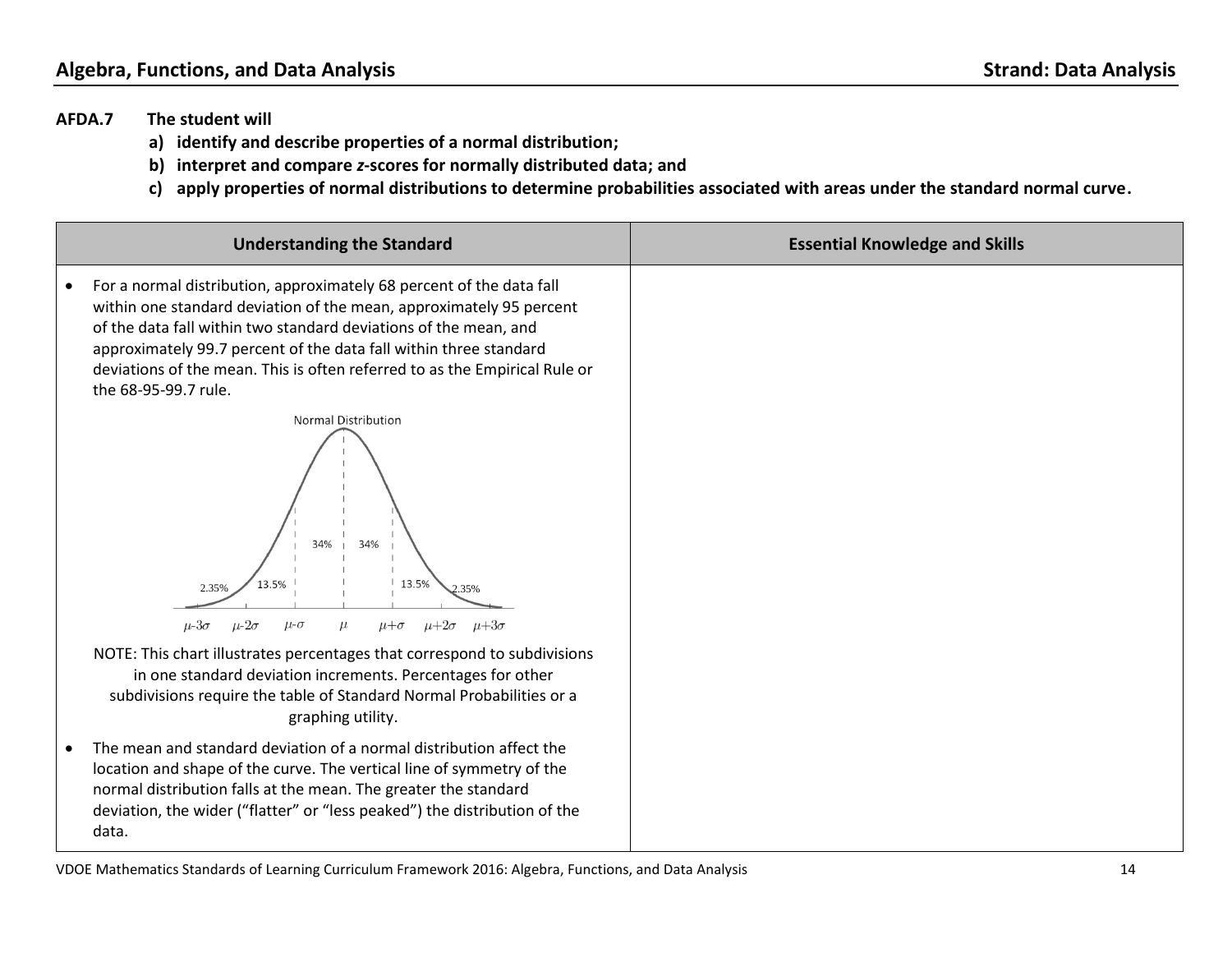- **AFDA.7 The student will** 
	- **a) identify and describe properties of a normal distribution;**
	- **b) interpret and compare** *z***-scores for normally distributed data; and**
	- **c) apply properties of normal distributions to determine probabilities associated with areas under the standard normal curve.**

| <b>Understanding the Standard</b>                                                                                                                                                                                                                                                                                                            | <b>Essential Knowledge and Skills</b> |
|----------------------------------------------------------------------------------------------------------------------------------------------------------------------------------------------------------------------------------------------------------------------------------------------------------------------------------------------|---------------------------------------|
| A z-score derived from a particular data value tells how many standard<br>deviations that data value falls above or below the mean of the data<br>set. It is positive if the data value lies above the mean and negative if<br>the data value lies below the mean.                                                                           |                                       |
| A standard normal distribution is the set of all z-scores. The mean of the<br>data in a standard normal distribution is 0 and the standard deviation is<br>1. This allows for the comparison of unlike normal data.                                                                                                                          |                                       |
| The table of Standard Normal Probabilities and graphing utilities may<br>be used to determine normal distribution probabilities.                                                                                                                                                                                                             |                                       |
| Given a z-score (z), the table of Standard Normal Probabilities (z-table)<br>shows the area under the curve to the left of z. This area represents the<br>proportion of observations with a z-score less than the one specified.<br>Table rows show the z-score's whole number and tenths place. Table<br>columns show the hundredths place. |                                       |
| Graphing utilities can be used to represent a normally distributed data<br>set and explore relationships between the data set and its descriptive<br>statistics.                                                                                                                                                                             |                                       |